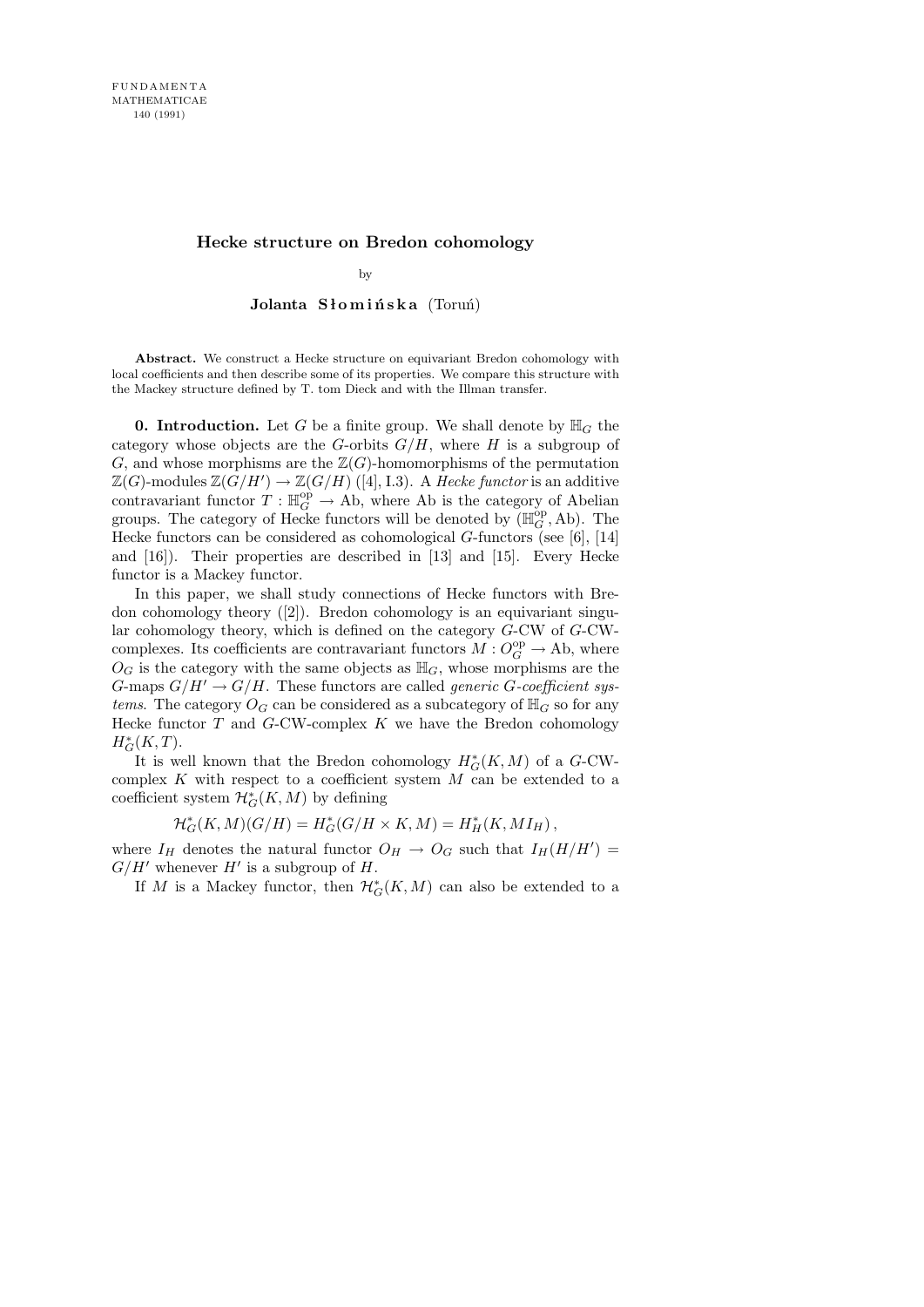Mackey functor and this definition gives us a Mackey structure on Bredon cohomology with coefficients in  $M$ , in the sense of [5]. We show that if M is a Hecke functor, then  $\mathcal{H}^*_{G}(K,M)$  can also be considered as a Hecke functor. This Hecke structure can be considered as an extension of the Mackey structure defined by T. tom Dieck.

In Section 1 we present another extension of  $H^*_{G}(K, M)$  to a certain coefficient system. We define a Hecke functor  $\mathcal{I}_G^{*}(K,M)$  such that

$$
\mathcal{I}_G^*(K,M)(G/G)=H_G^*(K,M)\,.
$$

This functor can be extended to a functor

$$
\mathcal{I}_G^* : G\text{-}\mathrm{CW}^\mathrm{op} \times (O_G^\mathrm{op},\mathrm{Ab}) \times \mathbb{H}_G^\mathrm{op} \to \mathrm{Ab}^*,
$$

where  $(-, -)$  denotes the category of functors and  $Ab^*$  denotes the category of graded abelian groups. Hence we can regard  $\mathcal{I}^*_G$  as a Hecke structure on Bredon cohomology. This structure was defined in [10]. It is induced by a functor

$$
\gamma: \mathbb{H}_{G}^{\text{op}}\times (O_{G}^{\text{op}},\text{Ab})\to (O_{G}^{\text{op}},\text{Ab})
$$

such that  $\gamma(G/G, M) = M$  for every coefficient system M. The structure  $\mathcal{I}_{G}^*$ , after restriction to  $O_G^{\text{op}}$ , is not equal to  $\mathcal{H}_G^*$ .

We also give another equivalent definition of a Hecke structure on Bredon cohomology. We introduce a functor  $\delta: O_G \times G\text{-CW} \to G\text{-CW}$  such that  $\delta(G/G, K) = K$ , for every G-CW-complex K. Then we show that

$$
H_G^*(K, \gamma(G/H, M)) \cong H_G^*(\delta(G/H, K), M),
$$

for every coefficient system M.

If  $L$  is a local coefficient system on  $K$ , then we can define the coefficient system  $\mathcal{H}^*_{G}(K,L)$  in such a way that

$$
\mathcal{H}_G^*(K, L)(G/H) = H_G^*(G/H \times K, Lp_{G/H}) = H_H^*(K, L|H),
$$

where  $p_{G/H}$  denotes the projection  $G/H \times K \to K$ . We show that this system can be extended to a Hecke functor and that

$$
H^*_G(G/H\times K, Lp_{G/H})\cong H^*_G(\delta(G/H, K), L\delta(\pi_{G/H}, \mathrm{id}_K)),
$$

where  $\pi_{G/H}$  denotes the map  $G/H \to G/G$ . Hence, if we define

$$
\mathcal{I}_G^*(K,L) = H_G^*(\delta(G/H, K), L\delta(\pi_{G/H}))
$$

then  $\mathcal{H}_G^* \cong \mathcal{I}_G^*$  in this case.

We show that there is a map

$$
\phi(G/H, K) : G/H \times K \to \delta(G/H, K)
$$

natural in  $G/H$  and K and such that  $p_{G/H} = \delta(\pi_{G/H})\phi(G/H, K)$ . This map induces, for every coefficient system  $M: O_G^{\text{op}} \to \text{Ab}$ , a natural trans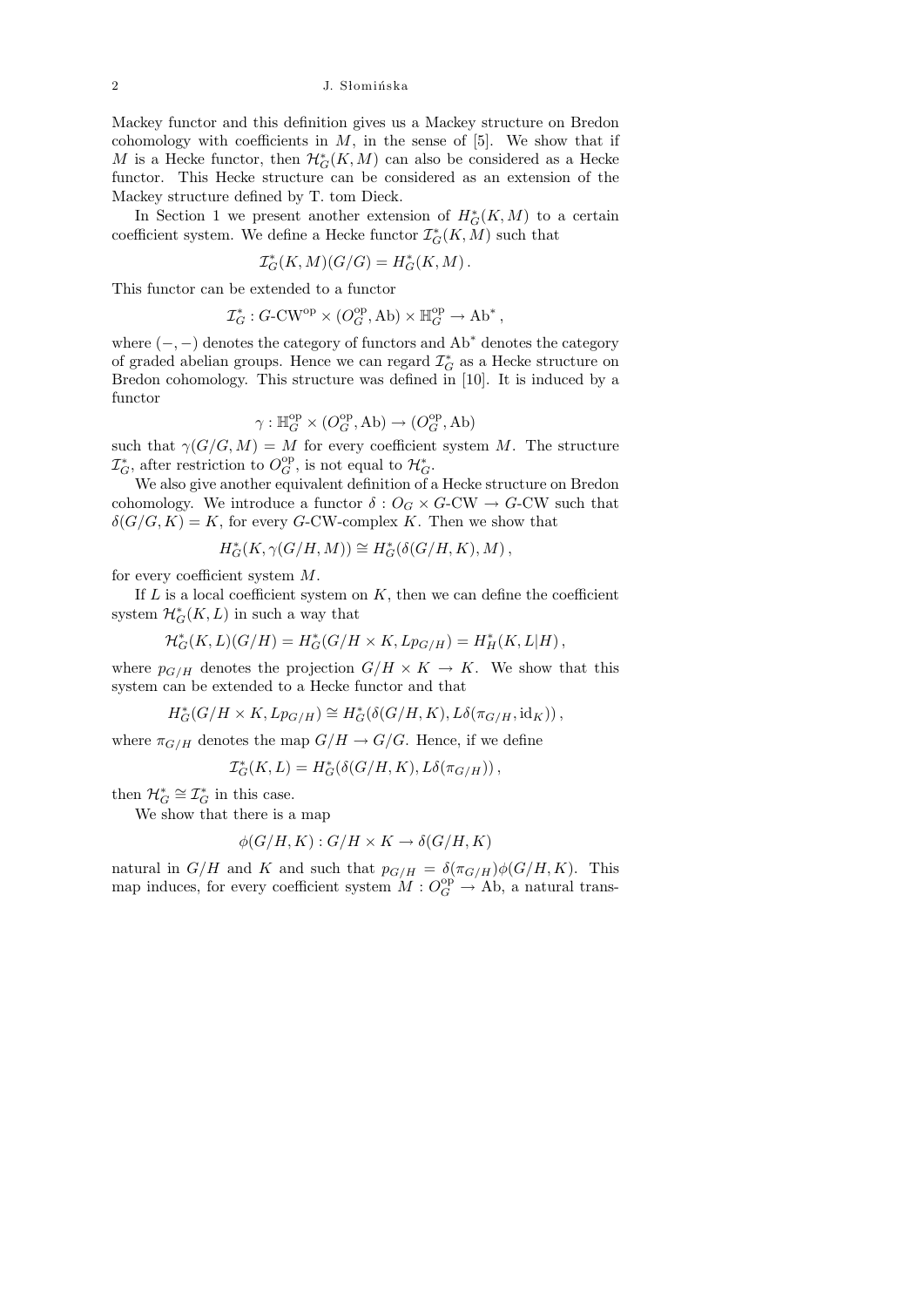formation of coefficient systems

$$
\phi^*(K,M): \mathcal{I}_G^*(K,M) \to \mathcal{H}_G^*(K,M).
$$

The natural transformation  $\phi^*(-, M)$  of contravariant functors from G- $\text{CW} \times O_G$  to the category of graded abelian groups is a natural equivalence if and only if  $M$  is a constant functor. In the case where  $M$  is a Hecke functor,  $\phi^*(K, M)$  is a natural transformation of Hecke functors. Let  $M\theta_G(K)$ be the local coefficient system on K determined by M. Then  $\phi^*(K, M)$ can be considered as the map induced by a natural transformation of local coefficient systems on  $G/H \times K$ 

$$
\varphi(M, p_{G/H}) : M\theta_G(K)p_{G/H} \to M\theta_G(G/H \times K).
$$

One of the results of this paper is the construction of a spectral sequence  $E^{p,q}_*$  such that

$$
E_2^{p,q} = H^p_G(K', \mathcal{I}^q_G(K, L))
$$

where  $K'$  is a certain G-CW-complex. We discuss the cases where  $E_2^{p,q} \Rightarrow$  $H_G^{p+q}(K,L).$ 

Some of the results stated in Section 1 will be proved in Section 2. We show that the Hecke structure on Bredon cohomology can be described in well known terms of category theory. We also prove that this construction can be generalized to the case of functors from a category associated to a G-poset to Ab. We shall begin Section 2 with a definition of such a category.

The author wishes to thank the referee for his careful reading of the manuscript and his useful suggestions and observations.

1. Main results. We begin with the definition of Hecke structure on the category of G-coefficient systems. We need the following notation.

Let  $\mathbb{Z}(G)$ -Mod denote the category of left  $\mathbb{Z}(G)$ -modules. The category  $\mathbb{H}_G$  can be considered as a full subcategory of  $\mathbb{Z}(G)$ -Mod, because there is a natural inclusion  $\iota : \mathbb{H}_G \to \mathbb{Z}(G)$ -Mod given by  $\iota(G/H) = \mathbb{Z}(G/H)$ . The natural inclusion  $O_G \to \mathbb{H}_G$  will be denoted by i. For any G-map f:  $G/H \to G/H'$ ,  $\mathfrak{i}(f)$  is the  $\mathbb{Z}(G)$ -module homomorphism  $\mathbb{Z}(f): \mathbb{Z}(G/H) \to$  $\mathbb{Z}(G/H').$ 

We shall consider the functor  $\beta : \mathbb{Z}(G)$ -Mod<sup>op</sup>  $\rightarrow (\mathbb{Z}(G)$ -Mod<sup>op</sup>, Ab) such that for any  $\mathbb{Z}(G)$ -modules A and A'

$$
\beta(A)(A') = \text{Hom}_{\mathbb{Z}(G)}(A \otimes A', \mathbb{Z})
$$

where  $\mathbb{Z} = \mathbb{Z}(G/G)$  is the trivial  $\mathbb{Z}(G)$ -module. If  $A = \mathbb{Z}$ , then  $\beta(\mathbb{Z})$  is the Yoneda functor  $\text{Hom}_{\mathbb{Z}(G)}(-,Z)$ .

Let  $\mathbb C$  and  $\mathbb C'$  be small categories. For any functors  $\alpha : \mathbb C \to \mathbb Z(G)$ -Mod and  $\alpha': \mathbb{C}' \to \mathbb{Z}(G)$ -Mod the functor  $\beta$  induces a functor

$$
\beta(\alpha, \alpha') : \mathbb{C}^{\mathrm{op}} \to (\mathbb{C}'^{\mathrm{op}}, \mathrm{Ab}),
$$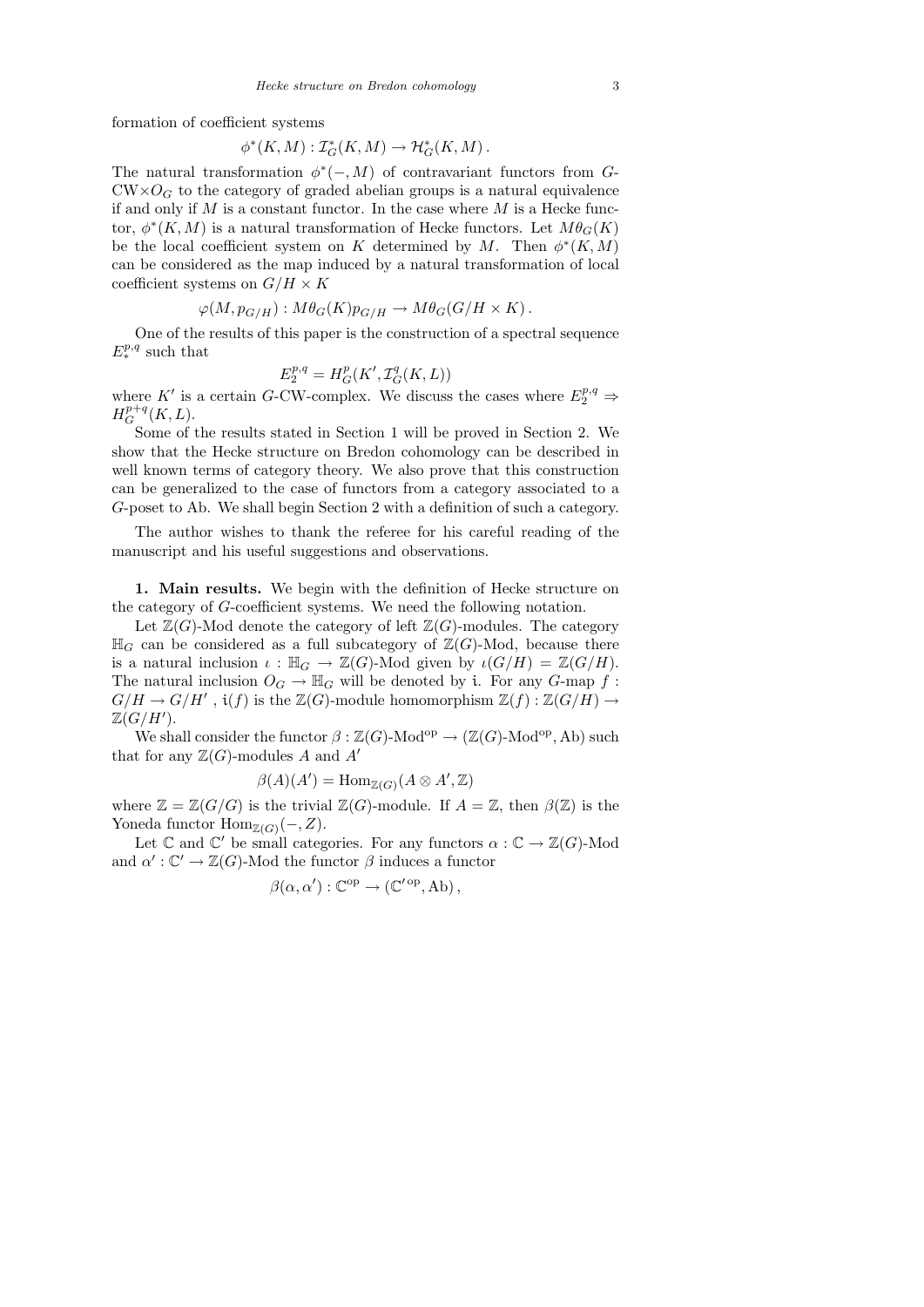which is the composition  $(\alpha', id)\beta\alpha$ . If  $\alpha$  is an additive functor, then so is  $\beta(\alpha, \alpha')$ . The functor  $\beta(\iota, \iota i) : \mathbb{H}_G^{\text{op}} \to (O_G^{\text{op}}, \text{Ab})$  will be denoted by  $\beta'$ . It follows from the definition that, for any subgroups  $H$  and  $H'$  of  $G$ ,

$$
\beta'(G/H)(G/H') = \mathrm{Hom}_{\mathbb{Z}(G)}(\mathbb{Z}(G/H) \otimes \mathbb{Z}(G/H'), \mathbb{Z}).
$$

Hence  $\beta'(G/G)(G/H') = \mathbb{Z}$  and  $\beta'(G/G)(f) = id_{\mathbb{Z}}$  whenever H' is a subgroup of G and f is a morphism of  $O_G$ .

Assume now that  $\mathbb C$  is a small category. For any functors  $M, M': \mathbb C \to$ Ab, we shall denote by  $M \otimes M'$  the functor from  $\mathbb C$  to Ab such that  $(M \otimes$  $M'(-) = M(-) \otimes M'(-)$ . Let  $\mathbb{Z}_{\mathbb{C}} : \mathbb{C} \to \text{Ab}$  denote the constant functor such that, for every object c of  $\mathbb{C}, \mathbb{Z}_{\mathbb{C}}(c) = \mathbb{Z}$ , and for every morphism m of  $\mathbb{C}, \mathbb{Z}_{\mathbb{C}}(m) = id_{\mathbb{Z}}.$  Then  $M \otimes \mathbb{Z}_{\mathbb{C}} = \mathbb{Z}_{\mathbb{C}} \otimes M = M.$ 

Assume that  $\alpha$  is a functor from  $\mathbb C$  to  $\mathbb Z(G)$ -Mod. Let

$$
\alpha'': \mathbb{Z}(G) \text{-} \operatorname{Mod}^{\mathrm{op}} \times (\mathbb{C}^{\mathrm{op}}, \operatorname{Ab}) \to (\mathbb{C}^{\mathrm{op}}, \operatorname{Ab})
$$

be the functor such that, for any  $\mathbb{Z}(G)$ -module  $A, \alpha''(A, M) = \beta(\mathrm{id}, \alpha)(A)$ ⊗ M.

1.1. PROPOSITION. The functor  $\alpha''$  has the following properties:

(i)  $\alpha''(A,M)(c) = \text{Hom}_{\mathbb{Z}(G)}(A \otimes \alpha(c), \mathbb{Z}) \otimes M(c)$  whenever c is an object of  $\mathbb C$ .

(ii)  $\alpha''(A,M) = \alpha''(A,\mathbb{Z}_{\mathbb{C}^{\mathrm{op}}}) \otimes M$ .

(iii) If  $\alpha = \iota i \alpha_0$  where  $\alpha_0$  is a functor from  $\mathbb C$  to  $O_G$  then  $\alpha''(\mathbb Z(G/G), M)$  $= M$ .

Proof. (i) and (ii) follow immediately from the definition. (iii) holds because  $(i)''(\mathbb{Z}(G/G), \mathbb{Z}_{O_G^{\text{op}}}) = \text{Hom}_{\mathbb{Z}(G)}(\mathbb{Z}(-), \mathbb{Z}) = \mathbb{Z}_{O_G^{\text{op}}}.$ 

In particular, for  $\mathbb{C} = O_G$  we obtain the following fact.

1.2. COROLLARY. Let the functor  $\gamma : \mathbb{H}_G^{\rm op} \times (O_G^{\rm op}, \text{Ab}) \to (O_G^{\rm op}, \text{Ab})$  be the composition (ii)"(i, id). Then, for every coefficient system  $\tilde{M}, \gamma(-, M) =$  $\beta'(-) \otimes M$  and, in particular,  $\gamma(G/G, M) = M$ .

We shall also use the notation

$$
\gamma(-, M) = M[-]
$$
 and  $\mathbb{Z}_{O_G^{\text{op}}} = \mathbb{Z}_{O_G}$ .

Hence, for every coefficient system M,  $M[G/H] = \mathbb{Z}_{O_G}[G/H] \otimes M$  and  $M[G/G] = M$ . If H' is a subgroup of G, then

$$
M[G/H](G/H') = \mathrm{Hom}_{\mathbb{Z}(G)}(\mathbb{Z}(G/H) \otimes \mathbb{Z}(G/H'), \mathbb{Z}) \otimes M(G/H').
$$

1.3. DEFINITION. We define a *Hecke structure on Bredon cohomology* as a functor

$$
\mathcal{I}_G^*(-,-)(-): G\text{-}\mathrm{CW}^\mathrm{op} \times (O_G^\mathrm{op},\mathrm{Ab}) \times \mathbb H_G^\mathrm{op} \to \mathrm{Ab}^*
$$

given by  $\mathcal{I}_G^*(K,M)(-) = H_G^*(K,M[-]).$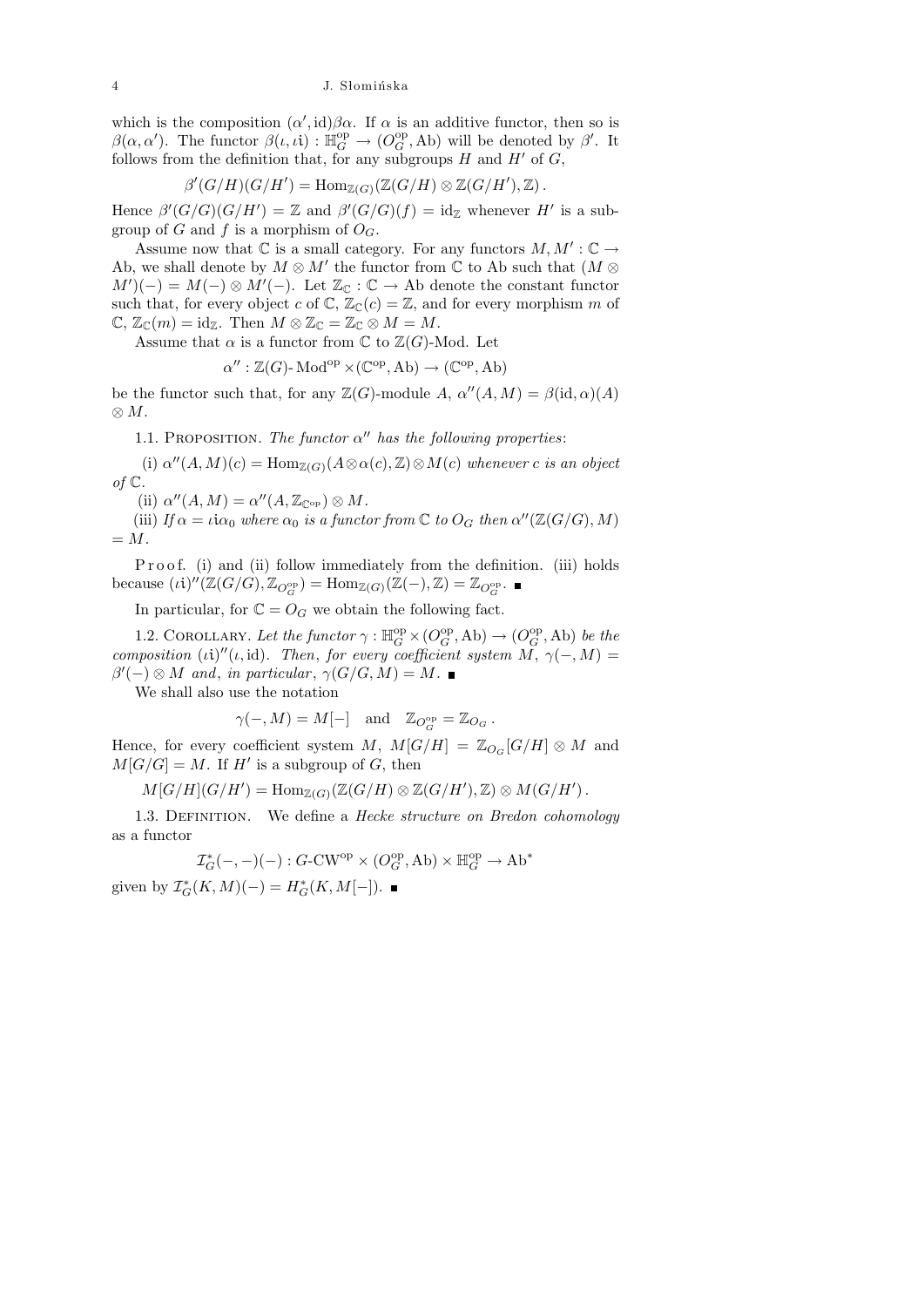We can also define a Hecke structure on Bredon cohomology with local coefficients. Assume that  $K$  is a  $G$ -CW-complex. This means that  $K$  is a  $CW$ -complex and that  $G$  acts on  $K$  in such a way that for every subgroup H of G the fixed point set  $K^H$  is a subcomplex of K. Let K be the category defined in  $[2]$ , Ch. I.5. Its objects are the finite subcomplexes of K and its morphisms are the compositions of the inclusions and the maps induced by the operation by the elements of G. We shall also use the notation  $\mathcal{K}_G = \mathcal{K}$ . Assume that  $f: K_0 \to K$  is a G-CW-map. Then the map  $f: K_0 \to K$ is defined in such a way that, for each subcomplex  $K_1$  of  $K_0$ ,  $f(K_1)$  is the smallest subcomplex  $K(f(K_1))$  of K which contains  $f(K_1)$ .

The local coefficient systems on  $K$  in the sense of Bredon are the covariant functors on K. If L is a local coefficient system on K, then the local coefficient system Lf will also be denoted by  $Lf$ . Let  $\mathcal{L}_G$  be the category whose objects are the pairs  $(K, L)$  where K is a G-CW-complex and L is a functor from  $\mathcal{K}_G$  to Ab. The morphisms of  $\mathcal{L}_G$  are the pairs  $(f, \varrho)$ :  $(K_0, L_0) \to (K, L)$  where  $f : K_0 \to K$  is a G-CW-map and  $\varrho : Lf \to L_0$  is a natural transformation of functors. In [2], Ch. I.6, 7, Bredon defined the cohomology functor  $H_G^*$  from the category  $\mathcal{L}_G^{\text{op}}$  to the category  $Ab^*$  of graded abelian groups. In this paper we shall use a slightly modified definition of the term "local coefficient system".

Let  $\mathcal{K}(G)$  be the full subcategory of  $\mathcal{K}_G$  whose objects are all subcomplexes of K of the form  $K(s)$ , where s is a cell of K, and  $K(s)$  is the smallest subcomplex of  $K$  containing  $s$ . We shall consider the functors from the category  $\mathcal{K}(G)$  to the category Ab and call them the local coefficient systems on K. Assume that  $L : \mathcal{K}(G) \to \text{Ab}$ . We shall also use the notation  $L(K(s)) = L(s)$ . Let  $\mathfrak{u}: \mathcal{K}(G) \to \mathcal{K}_G$  be the natural inclusion of categories. We shall denote by  $L^e : \mathcal{K}_G \to \text{Ab}$  the left Kan extension of the functor L. It follows from the definition that, for every subcomplex  $K'$  of  $K$ ,

$$
L^{e}(K') = \operatorname*{colim}_{\mathcal{K}_G/K'} L/K'.
$$

Here  $\mathcal{K}_G/K'$  is the full subcategory of  $\mathcal{K}_G$  whose objects are all subcomplexes of the form  $K(s)$  contained in  $K'$  and  $L/K'$  is the restriction of L. There exists a canonical functor  $e : \mathcal{L}_G \to \mathcal{L}_G$  such that, for every pair  $(K, L)$ ,  $e(K, L) = (K, (L\mathfrak{u})^e)$  and a canonical natural transformation of functors  $t : id_{\mathcal{L}_G} \to e$  such that, for every pair  $(K, L), t(K, L) = (id_K, t_L),$ and the homomorphism

$$
H^*_G(K, \mathsf{t}_L): H^*_G(K, (L\mathfrak{u})^e) \to H^*_G(K, L)
$$

is the identity map. Let  $\mathcal{L}(G)$  denote the category of all pairs  $(K, L)$  such that  $L : \mathcal{K}(G) \to Ab$ . The morphisms of  $\mathcal{L}(G)$  are the pairs  $(f, \rho)$ :  $(K_0, L_0) \to (K, L)$  where  $f: K_0 \to K$  is a G-CW-map and  $\varrho: (L^e f) \mathfrak{u} \to L_0$ is a natural transformation of functors. We shall also use the notation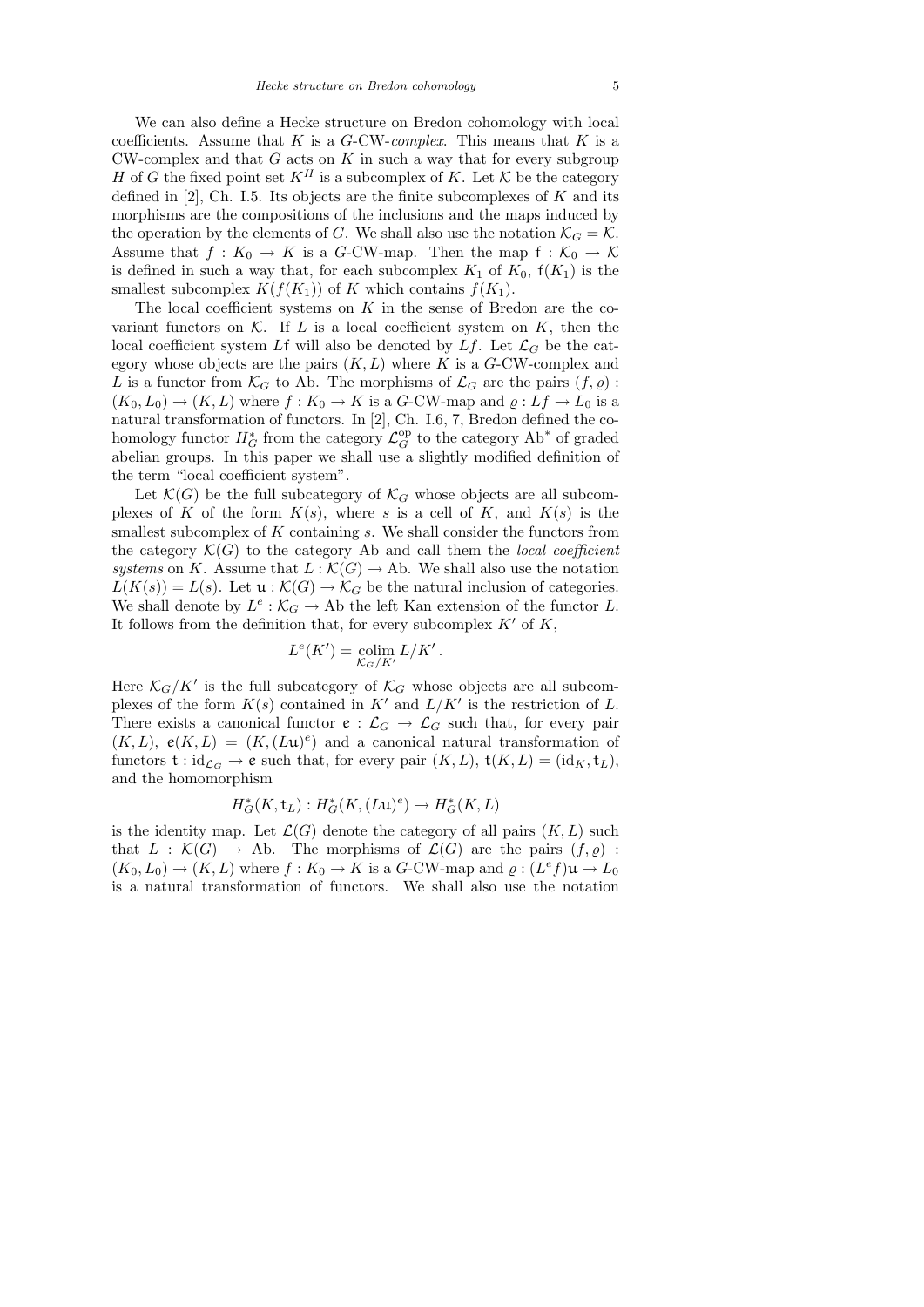$(L<sup>e</sup>f)u = Lf$ . It follows from the above considerations that we can define the functor  $H^*_G$  from  $\mathcal{L}(G)$  to  $Ab^*$  in such a way that, for every pair  $(K, L)$ ,  $H^*_{G}(K, L) = H^*_{G}(K, L^e).$ 

Assume that  $f: K_0 \to K$  is a G-CW-map satisfying the condition that, for every cell  $s_0$  of  $K_0$ , there exists a cell s of K such that  $K(f(K_0(s_0)))$  =  $K(s)$ . Then f induces a functor  $f_G : \mathcal{K}_0(G) \to K(G)$  and, for every local coefficient system L on K, we have  $Lf = Lf_G$ . One can easily check that in this case, for any functor  $L_1 : \mathcal{K}_G \to \text{Ab}, (L_1 f) \mathfrak{u} = (L_1 \mathfrak{u}) f.$ 

Let  $\theta : \mathcal{K}^{\mathrm{op}} \to O_G$  be the canonical contravariant functor defined by Bredon in [2], Ch. I.5. We shall use its restriction  $\theta_G(K): \mathcal{K}(G) \to O_G$ . For every cell s of K,  $\theta_G(K)(K(s)) = G/G_s$  where  $G_s = \{g \in G : gs = s\}.$ 

1.4. COROLLARY. There exists a functor  $\gamma_K$  :  $\mathbb{H}_G^{\rm op} \times (\mathcal{K}(G),\mathrm{Ab}) \to$  $(\mathcal{K}(G), Ab)$  such that

$$
\gamma_K(G/H, L)(K(s)) = \mathrm{Hom}_{\mathbb{Z}(G)}(\mathbb{Z}(G/H) \otimes \mathbb{Z}(G/G_s), \mathbb{Z}) \otimes L(K(s)).
$$

P r o o f. This follows from 1.1 for  $\gamma_K = (\iota i \theta_G)''(\iota, id)$ .

We shall also use the notation  $L[G/H] = \gamma_K(G/H, L)$ .

1.5. DEFINITION. We define a *Hecke structure on Bredon cohomology* of K with local coefficients as a functor

$$
\mathcal{I}_G^*(K,-)(-):(\mathcal{K}(G),\mathrm{Ab})\times \mathbb{H}_G^{\rm op}\to \mathrm{Ab}^*
$$

given by  $\mathcal{I}_G^*(K, L)(G/H) = H_G^*(K, L[G/H]).$ 

One can also prove that there exists a functor  $\gamma : \mathbb{H}^{\rm op}_G \times {\mathcal L}_G \to {\mathcal L}_G$  such that, for every G-CW-complex K,  $\gamma(-, (K, -)) = \gamma_K$ . Thus we can consider the functor

$$
\mathcal{I}_G^*(-,-)(-): \mathcal{L}_G^{\text{op}} \times \mathbb{H}_G^{\text{op}} \to \text{Ab}^*
$$

.

In order to avoid complications, we restrict ourselves to the case of the local coefficient systems defined on a fixed G-CW-complex K.

Let  $\vartheta$  :  $\mathbb{Z}(G)$ -Mod  $\to (\mathbb{H}_G^{\text{op}}, \text{Ab})$  be the functor induced by the Yoneda functor  $\varphi : \mathbb{Z}(G)$ -Mod  $\to (\mathbb{Z}(G)$ -Mod<sup>op</sup>, Ab). This means that, for every  $\mathbb{Z}(G)$ -module N and every subgroup H of G,

$$
\vartheta(N)(G/H) = \text{Hom}_{\mathbb{Z}(G)}(Z(G/H), N) ,
$$

and for every  $\mathbb{Z}(G)$ -homomorphism  $f : \mathbb{Z}(G/H') \to \mathbb{Z}(G/H)$ ,

$$
\vartheta(N)(f) = \operatorname{Hom}_{\mathbb{Z}(G)}(f, id_N).
$$

For any  $\mathbb{Z}(G)$ -module cochain complex  $C^*$ , the functor  $\vartheta$  induces a Hecke functor cochain complex  $c^* = \vartheta(C^*)$  such that, for every natural number n,

$$
cn(G/H) = \vartheta(Cn)(G/H) = (Cn)H.
$$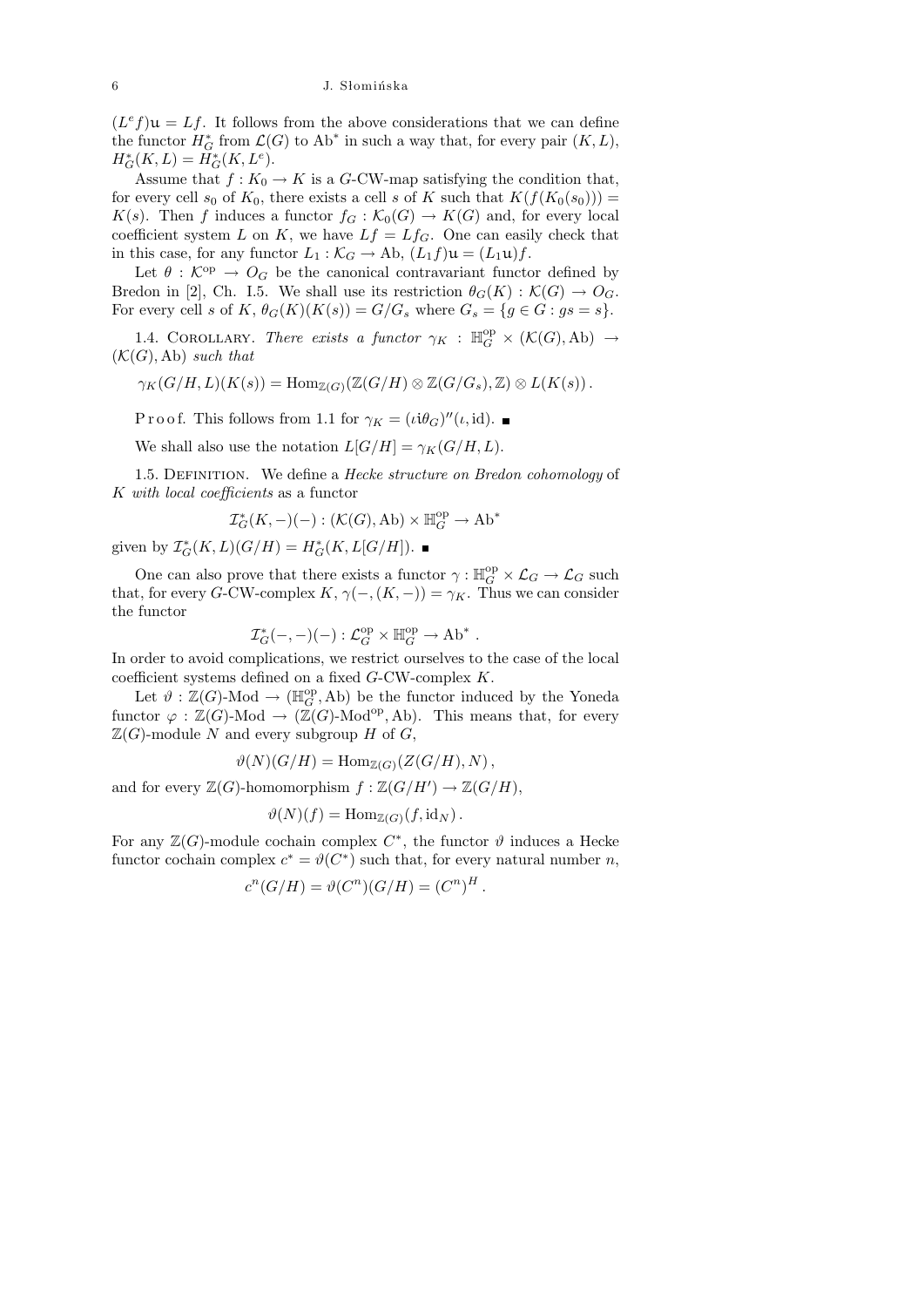The functor  $\vartheta$  also gives us, for each natural number n, the Hecke functor  $h<sup>n</sup>$ , the *n*th cohomology functor of the cochain complex  $c<sup>*</sup>$ . Let  $\mathbb{Z}(G)$ -Mod<sup>c</sup> denote the category of  $\mathbb{Z}(G)$ -module cochain complexes. We define a functor

$$
h:\mathbb{Z}(G)\text{-Mod}^c\times \mathbb{H}_G^{\text{op}}\to \text{Ab}^*
$$

in such a way that, for every  $\mathbb{Z}(G)$ -module cochain complex  $C^*$ ,  $h(C^*, -) =$  $h^*$ .

Let  $K$  be a  $G$ -CW-complex. Bredon in [2] introduced a functor

$$
C^*(K, -): (\mathcal{K}_G, \mathrm{Ab}) \to \mathbb{Z}(G)\text{-Mod}^c,
$$

such that, for every functor  $L : \mathcal{K}_G \to \text{Ab}$ ,

$$
H^*_{G}(K, L) = h(C^*(K, L), G/G).
$$

Assume now that  $L : \mathcal{K}(G) \to \text{Ab}$ . Then we define

$$
C^*(K, L) = C^*(K, L^e).
$$

Let  $S_n K$  denote the G-set of all *n*-cells of K. Then

$$
C^n(K,L) = \prod_{s \in S_n K} L(s).
$$

If  $g \in G$  and  $\ell = (\ell(s)) \in C^n(K, L)$ , then  $g\ell = ((g\ell)(s))$ , where  $(g\ell)(s) = L(g)\ell(g^{-1}s)$ 

and  $L(g)$  denotes the map  $L(g: K(g^{-1}s) \to K(s))$ . Assume that  $\alpha: L \to L'$ is a natural transformation of coefficient systems on  $K$ . Then the group homomorphism  $H_G^n(K, \alpha)$  is induced by the map  $\prod_{s \in S_n K} \alpha(s)$ . Thus we obtain a functor

$$
C^*(K, -): (\mathcal{K}(G), Ab) \to \mathbb{Z}(G)\text{-Mod}^c.
$$

In Section 2 we prove the following result.

1.6. Proposition. There exists a natural isomorphism of functors from  $(\mathcal{K}(G),\mathrm{Ab})\times\mathbb{H}_G^{\mathrm{op}}$  to  $\mathrm{Ab}^*$ 

$$
\mathcal{I}_G^*(K,-)(-) \to h(C^*(K,-),-)\. \blacksquare
$$

Assume now that  $M: O_G^{\text{op}} \to \text{Ab}$  is a coefficient system for the group G. Then by the definition ([2])

$$
C^*(K,M) = C^*(K,M\theta_G(K)), \quad H^*_G(K,M) = H^*_G(K,M\theta_G(K)).
$$

If  $\beta : M \to M'$  is a natural transformation of generic coefficient systems then the map  $C^*(K,\beta): C^*(K,M) \to C^*(K,M')$  is given by the products of maps  $\prod_{s \in S_n K} \beta(G/G_s)$ . This map induces the graded group homomorphism  $H^*(K,\beta)$ .

The following result is an immediate consequence of 1.6.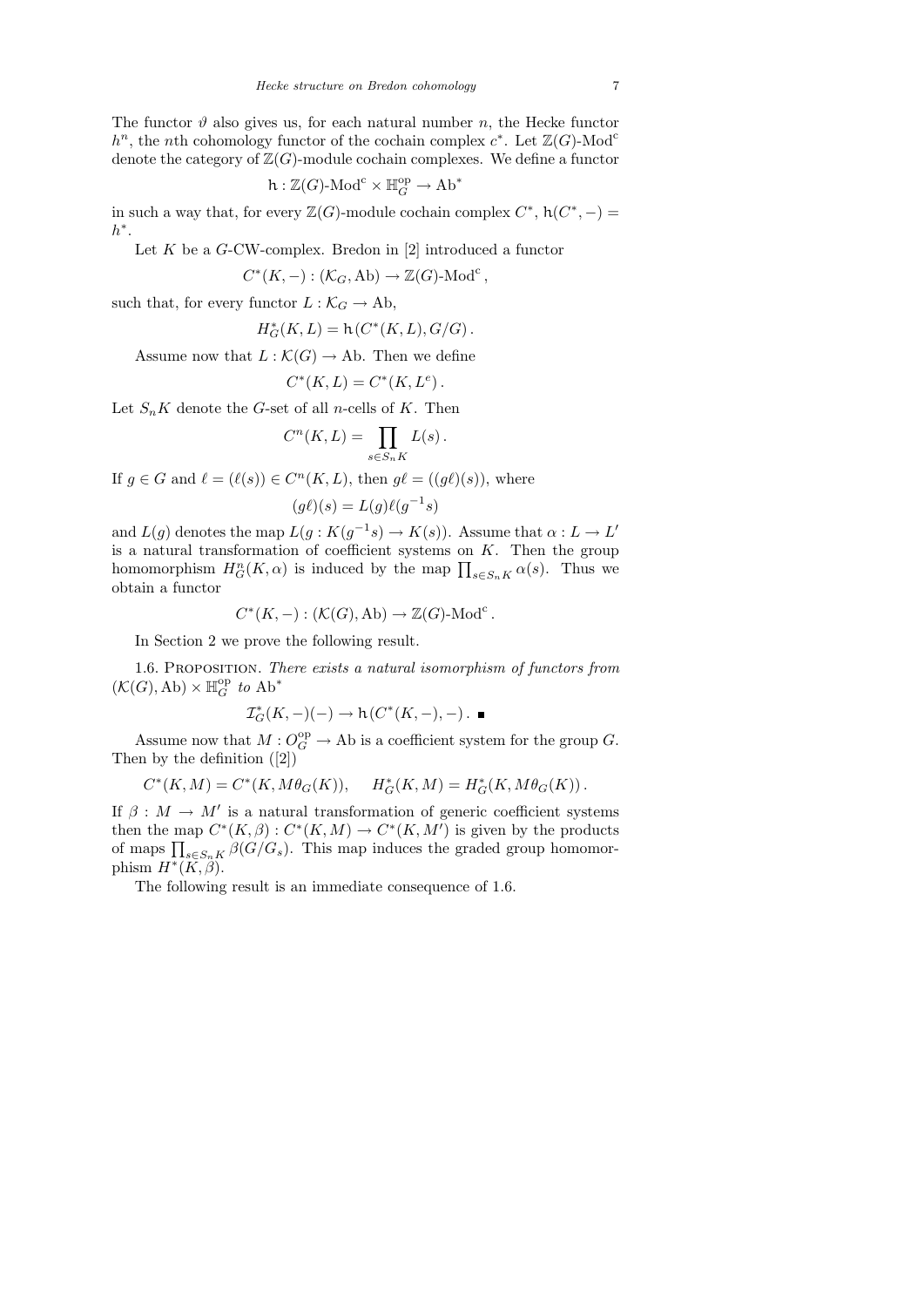1.7. COROLLARY. There exists a natural isomorphism of functors from  $G\text{-}\mathrm{CW}^\mathrm{op}\times (O_G^\mathrm{op},\mathrm{Ab})\times \mathbb H_G^\mathrm{op}$  to  $\mathrm{Ab}^*$ 

$$
\mathcal{I}_G^*(-,-)(-)\to h(C^*(-,-),-)\,.
$$

Let  $f: K_0 \to K$  be a G-CW-map. For any local coefficient system  $L : \mathcal{K}(G) \to Ab$ , we shall denote by  $H^*_{\mathcal{G}}(f, L)$  the group homomorphism  $H^*_G(K, L) \to H^*_G(K_0, Lf)$  which is determined by the map  $(f, id_{Lf})$ . The homomorphism  $H^*_G(f, L)$  is induced by the  $\mathbb{Z}(G)$ -module cochain complex homomorphism  $C^*(f,L): C^*(K,L) \to C^*(K_0,Lf)$ , which can be described in the following way. Let  $C_*(K,\mathbb{Z})$  denote the cellular chain complex of K and let  $C_*(f,\mathbb{Z}): C_*(K_0,\mathbb{Z}) \to C_*(K,\mathbb{Z})$  be the chain map induced by f. Assume that  $s_0 \in S_n K_0$ . If  $C_*(f,\mathbb{Z})(s_0) = \sum_{i=1}^r n_i s_i$  where  $s_i \in S_n K$  for  $i = 1, \ldots, r$ , then, for any  $\ell \in C^n(K, L)$ ,

$$
(C^n(f, L)\ell)(s_0) = \sum_{i=1}^r n_i \lambda_i \ell(s_i)
$$

where, for  $i = 1, \ldots, r, \lambda_i$  is the structural map

$$
L(s_i) \to \operatorname{colim}_{K(s) \subseteq K(f(K_0(s_0)))} L(s) = Lf(s_0).
$$

Assume now that  $M$  is a generic  $G$ -coefficient system. Then  $f$  induces a homomorphism

$$
H^*_G(f,M): H^*_G(K,M) \to H^*_G(K_0,M)
$$

which is determined by appropriate  $\mathbb{Z}(G)$ -module homomorphisms

$$
C^n(f,M): C^n(K,M) \to C^n(K_0,M)
$$

such that, for  $s_0 \in S_n K_0$  and  $m \in C^n(K, M)$ ,

$$
C^{n}(f, M)(m)(s_{0}) = \sum_{i=1}^{r} n_{i} \mu_{i} m(s_{i})
$$

where, for  $i = 1, \ldots, r$ ,  $\mu_i : M(G/G_{s_i}) \to M(G/G_{s_0})$  is the map induced by the inclusion  $G_{s_0} \subseteq G_{s_i}$ .

We also have a natural transformation of local coefficient systems on  $K_0$ 

$$
\varphi(M, f): M\theta_G(K)f \to M\theta_G(K_0)
$$

such that, for every cell  $s_0$  of  $K_0$ , the map

$$
\varphi(M, f)(s_0): \underset{K(s)\subseteq K(f(K_0(s_0)))}{\text{colim}} M(G/G_s) \to M(G/G_{s_0})
$$

is induced by the inclusions  $G_{s_0} \subseteq G_s$ . It is easy to check that

 $H_G^*(K_0, \varphi(M, f))H_G^*(f, M\theta_G(K)) = H_G^*(f, M).$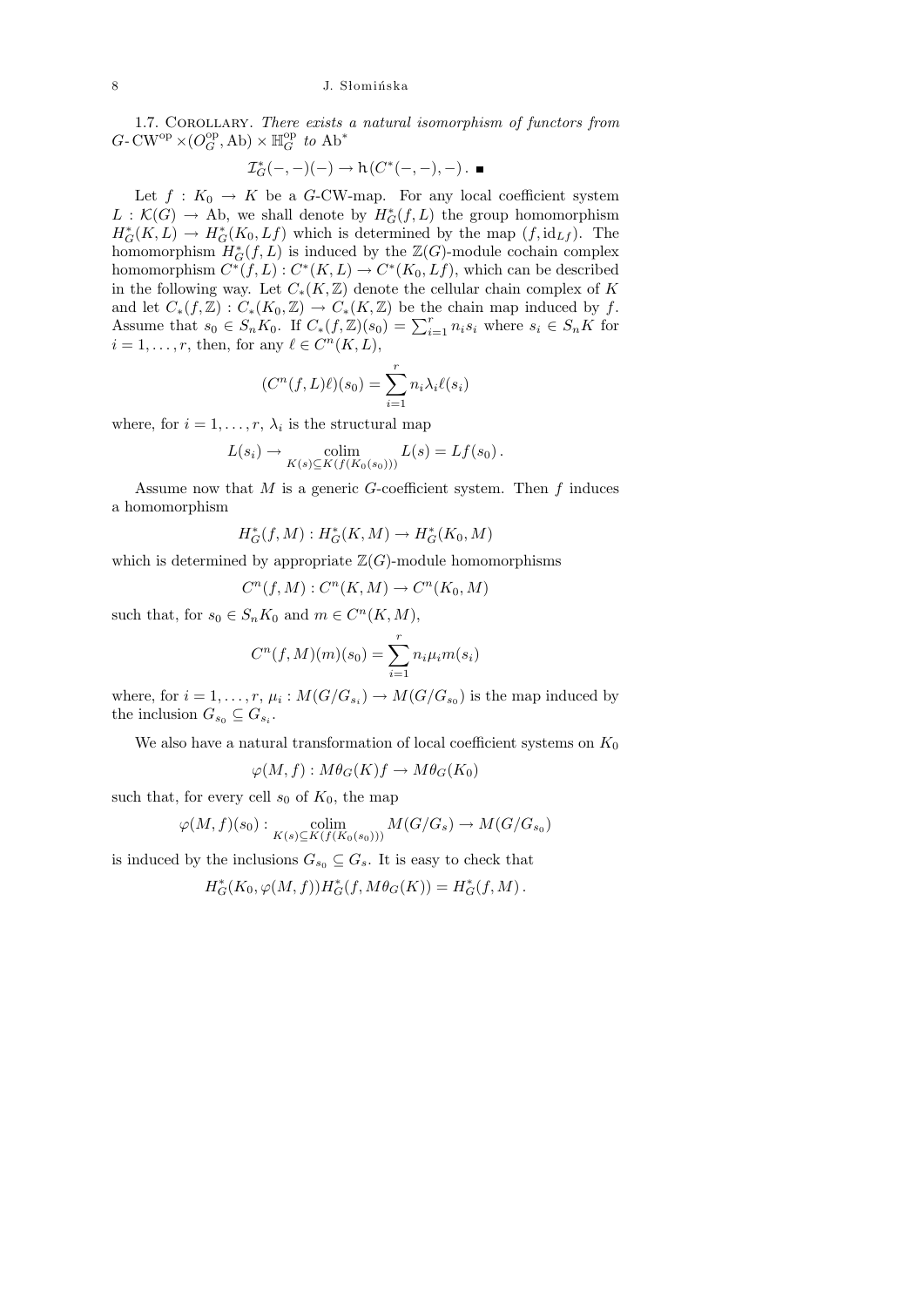For a G-map  $f : \widetilde{K} \to K$  we shall denote by  $P(f)$  the fiber product over  $K/G$  of  $f/G : \widetilde{K}/G \to K/G$  and the projection to the orbit space  $\pi(K) : K \to K/G$ . We shall consider  $P(f)$  as a subset of  $(K/G) \times K$ . The group G acts on  $P(f)$  by the action on the second coordinate. There are two structural maps  $f_1 : P(f) \to K$  and  $f_2 : P(f) \to \widetilde{K}/G$  such that  $\pi(K)f_1 = (f/G)f_2$ . Let  $\phi : \tilde{K} \to P(f)$  be the unique map such that  $f = f_1 \phi$  and  $\pi(\widetilde{K}) = f_2 \phi$ . Then  $\phi/G$  is a homeomorphism and  $(f_2 \phi)/G$  is the identity map on  $K/G$ . Further,  $G_x = G_{f_1(x)}$  for any x in  $P(f)$ . It is clear that  $P(f) = \tilde{K}$  if  $G_k = G_{f(k)}$  for each k in  $\tilde{K}$ . Assume that  $f = f' f''$ , where  $f' : K'' \to K$  and  $f'' : \widetilde{K} \to K''$  are G-maps. Then there exist unique G-maps  $p_{f''}: P(f) \to P(f')$  and  $\pi_{f'}: P(f'') \to P(f)$  such that the diagrams

$$
\begin{array}{ccccccc}\n\widetilde{K} & \longrightarrow & P(f) & \longrightarrow & K & & \widetilde{K} & \longrightarrow & P(f'') & \longrightarrow & K'' \\
\downarrow f'' & & \downarrow p_{f''} & & \downarrow id & & \downarrow id & & \downarrow \pi_{f'} & & \downarrow f' \\
K'' & \longrightarrow & P(f') & \longrightarrow & K & & \widetilde{K} & \longrightarrow & P(f) & \longrightarrow & K\n\end{array}
$$

commute. If f is a G-CW-map, then the topology of  $P(f)$  is induced from the topology of the product  $(K/G) \times K$  in the category of k-spaces.

Assume now that  $\widetilde{K}$  is the product  $K' \times K$  of two G-sets with diagonal action of G and that  $f = p_{K'} : K' \times K \to K$  is the projection onto the second coordinate. In this case we shall use the notation  $P_G(K', K) = P(p_{K'})$ . If K' is a G-CW-complex, then  $K' \times K$  is a product in the category of kspaces. Since open cells of  $K' \times K$  are products of open cells of  $K'$  and  $K$ ,  $P_G(K', K)$  has the natural structure of a G-CW-complex whose open cells are subspaces of the form  ${((gk', gk), k) : k \in s, k' \in s'}$  where g is a fixed element of  $G$ , s is an open cell of  $K$  and  $s'$  is an open cell of  $K'$ . We shall denote by  $S(K)$  the G-set of all open cells of K. Thus

$$
S(P_G(K', K)) = P_G(S(K'), S(K)).
$$

We can extend, in a natural way, the construction above to a functor

$$
P_G : G\text{-CW} \times G\text{-CW} \to G\text{-CW} .
$$

Let  $P: G\text{-CW}\times G\text{-CW}\to G\text{-CW}$  be the product functor; i.e.,  $P(K', K) =$  $K' \times K$  together with the diagonal action of G. There exists a natural transformation of functors  $\phi: P \to P_G$  such that  $\phi(K', K)$  is the map determined by the projection  $p_{K'} : K' \times K \to K$  and by the projection  $K' \times K \to (K' \times K)/G$  to the orbit space. This natural transformation has the following properties.

1.8. PROPOSITION. (i) Let  $L$  be a local coefficient system on  $K$ . Then, for every G-CW-complex K', the G-cellular map  $\phi(K', K)$  induces an iso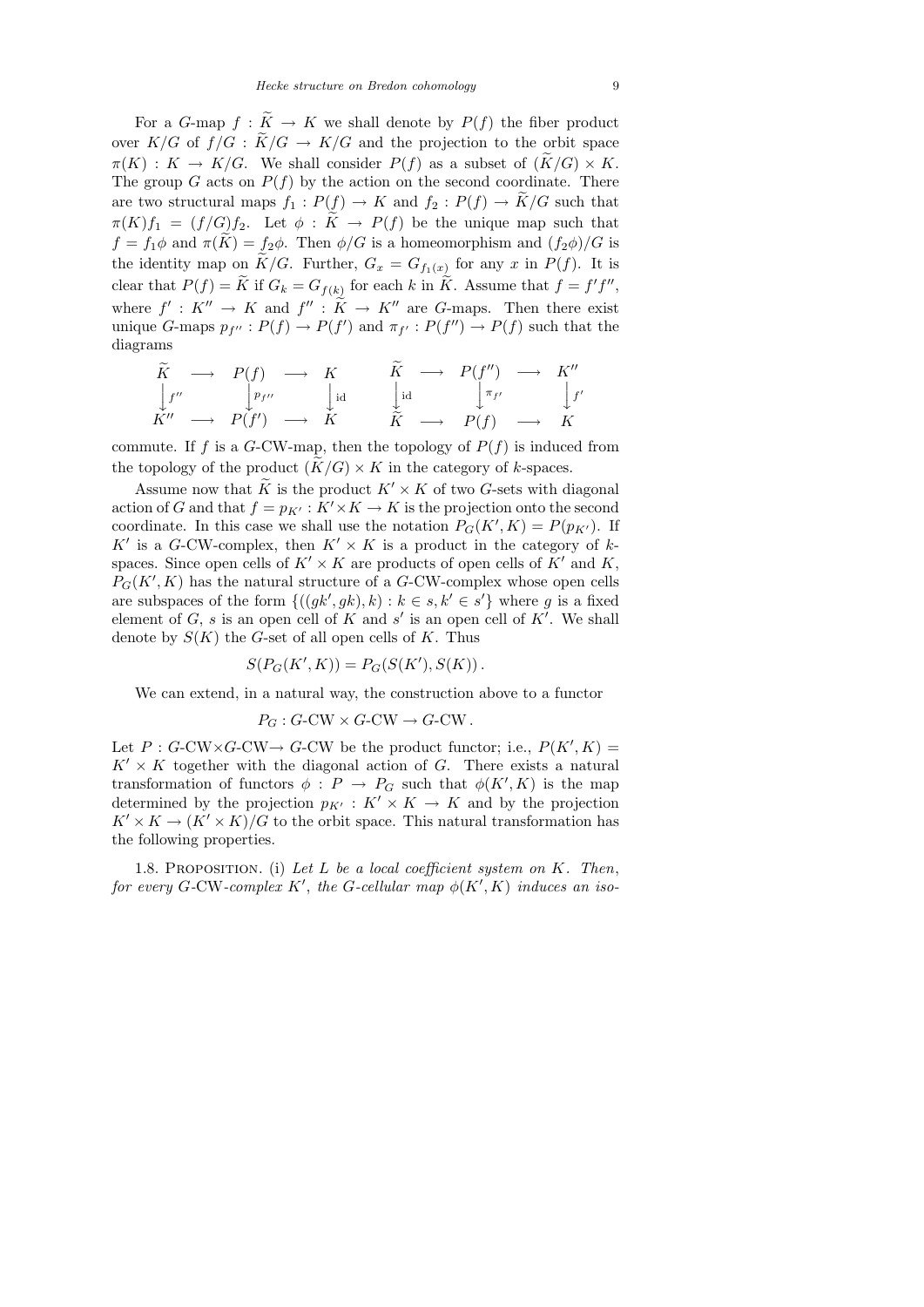morphism of cohomology groups

$$
H_G^*(P_G(K', K), L(p_{K'})_1) \to H_G^*(K' \times K, Lp_{K'})\,.
$$

(ii) Let  $M: O_G^{\rm op} \to \text{Ab}$  be a generic G-coefficient system. Then

$$
M\theta_G(K)(p_{K'})_1 = M\theta_G(P_G(K', K))
$$

and the map  $\phi(K', K)$  induces an isomorphism

$$
H^*_G(P_G(K',K),M) \to H^*_G(K' \times K, M\theta_G(K)p_{K'}).
$$

Proof. (i) Set  $L_1 = L(p_{K'})_1$ . It is clear that  $Lp_{K'} = L_1\phi(K', K)$ . Hence it is sufficient to prove that the maps  $C^n(\phi(K', K), L_1)^G$  are isomorphisms and this follows from the fact that  $\phi(K', K)/G$  is a homeomorphism such that  $((p_{K'})_2 \phi(K', K))/G = id_{(K' \times K)/G}.$ 

(ii) This assertion is a consequence of the fact that, for every  $x$  in  $P_G(K', K), G_x = G_k$  where  $k = (p_{K'})_1 x$ .

The category  $O_G$  can be considered as a full subcategory of the category G-CW. The restriction of the functor  $P_G$  to the category  $O_G \times G$ -CW will be denoted by  $\delta$ . It is obvious that  $\delta(G/G, K) = K$  and that  $(p_{G/H})_1$  is equal to  $\delta(\pi_{G/H}, \text{id}_K)$  where  $\pi_{G/H}: G/H \to G/G$ .

We shall use the notation

$$
H_G^*(\delta(G/H, K), L) = H_G^*(\delta(G/H, K), L\delta(\pi_{G/H}, id_K)),
$$
  

$$
C_G^*(\delta(G/H, K), L) = C_G^*(\delta(G/H, K), L\delta(\pi_{G/H}, id_K)).
$$

Let  $u(G/H, K): K \to \delta(G/H, K)$  be the map determined by the identity  $id_K: K \to K$  and by the map  $u_0: K \to (G/H \times K)/G$  such that, for every  $k \in K$ ,  $u_0(k) = [(eH, k)]$ . It is clear that  $u(G/H, K)$  is an H-CW-map and that, for every G-map  $f: G/H \to G/H'$  such that  $f(eH) = eH'$ ,

$$
\delta(f, id_K)u(G/H, K) = u(G/H', K).
$$

The map  $u(G/H, K)$  induces, for every local coefficient system  $L : \mathcal{K}(G) \to$ Ab, a  $\mathbb{Z}(H)$ -module cochain complex homomorphism

$$
u^*(L, G/H) : C^*(\delta(G/H, K), L) \to C^*(K, L).
$$

Let  $w^*(L, G/H) : C^*(\delta(G/H, K), L)^G \to C^*(K, L)^H$  denote the restriction of  $u^*(L, G/H)^H$  to the Z-module  $C^*(\delta(G/H, K), L)^G$ .

1.9. Proposition. There exists a natural equivalence of functors from  $(\mathcal{K}(G),\mathrm{Ab})\times O_G^{\mathrm{op}}$  to  $\mathrm{Ab}^*$ 

$$
\sigma^*: H^*_G(\delta(-,K),-)\rightarrow {\rm h}\left(C^*(K,-),-\right),
$$

such that, for each subgroup H of G and each local coefficient system L on K,  $\sigma^*(L, G/H)$  is induced by the cochain complex homomorphism  $w^*(L, G/H).$ 

In the proof of this proposition we shall use the following facts.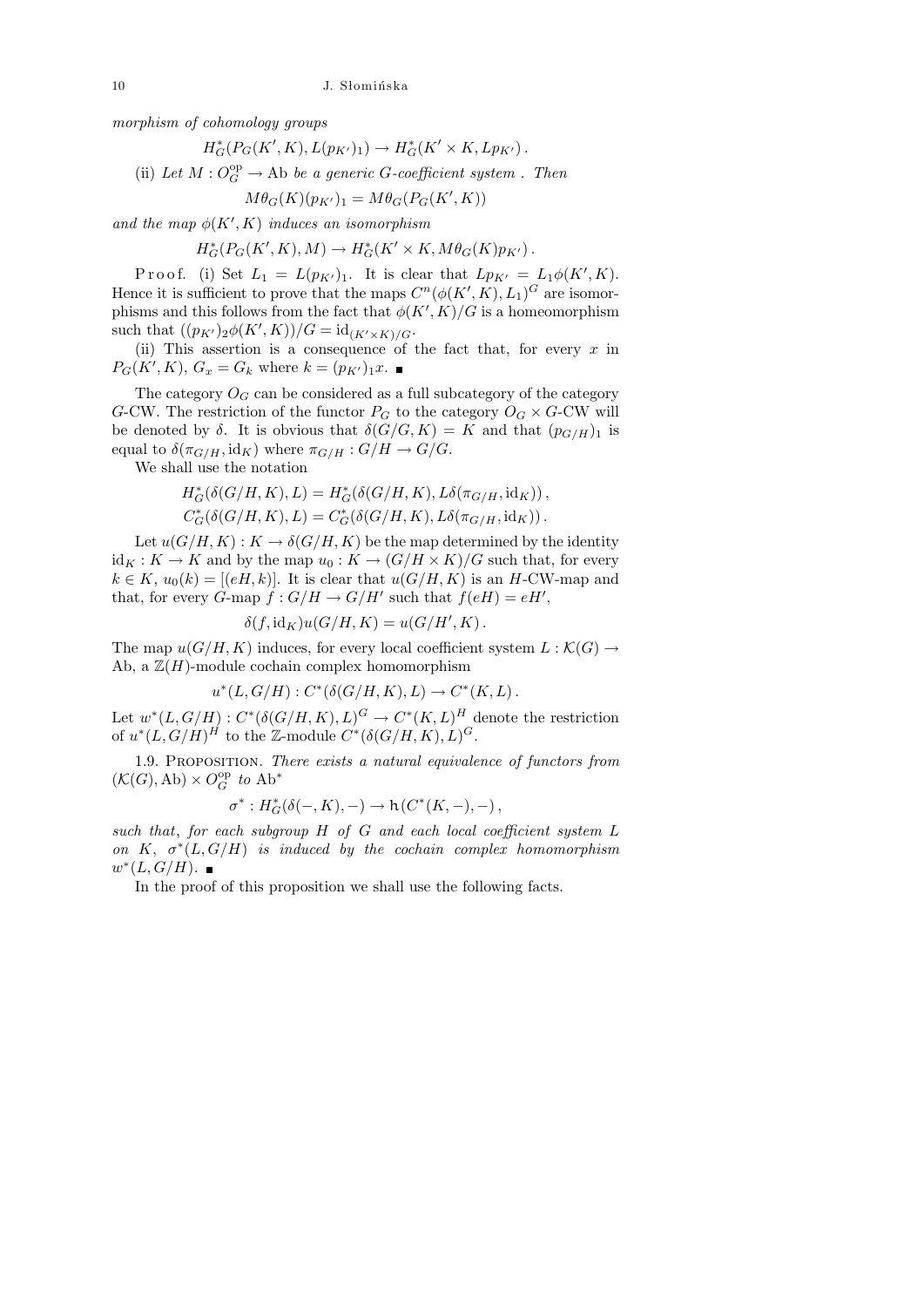1.10. LEMMA. Let  $L$  be a local coefficient system on  $K/H$ . Then the image of the  $\mathbb{Z}(G)$ -module cochain complex monomorphism  $C^*(K/H, L) \to$  $C^*(K,L\omega)$  is equal to  $C^*(K,L\omega)^H$ .

Proof. This follows immediately from the definitions of the cochain complex of Bredon cohomology and of the homomorphism induced by a  $G$ -CW-map.

Assume now that K is a G-CW-complex. Let  $K'' = K \times_{K/G} K$  be the fiber product over  $K/G$  of two projections  $\pi: K \to K/G$  onto the orbit space. The group G acts on  $K''$  by the action on  $K \times K$  and  $K''$  has a natural structure of a  $G \times G$ -CW-complex. The set of cells of  $K \times_{K/G} K$  is  $S(K) \times_{S(K)/G} S(K)$ , where  $S(K)$  is the cell set of K. Thus, we can assume that the cells of  $K''$  are indexed by the set  $\{(s, gs) : s \in S(K), g \in G\}$ . Let p and p' be the structural maps from  $K''$  to K. We can consider them as the  $G \times G$ -CW-projections  $p' : K'' \to K''/G \times (e), p : K'' \to K''/(e) \times G$ .

1.11. LEMMA. Assume that  $L$  is a  $G$ -local coefficient system on  $K$ . Then there exists an isomorphism  $j: L_p \to L_p'$  of  $G \times G$ -local coefficient systems on  $K'' = K \times_{K/G} K$  such that, for every cell s of K,  $\mathfrak{j}(s,s)$  is the identity map.

Proof. Let  $(s, s')$  be a cell of K''. Then there is g in G such that  $s' = gs$ . We define  $j(s, gs) : L(s) \to L(gs)$  to be  $L([g])$ , where  $[g] : K(s) \to K(gs)$  is multiplication by  $q$ .

Proof of Proposition 1.9. Let  $K$  be a  $G$ -CW-complex and let  $H$ be a subgroup of G. We shall use the fact that there exists an isomorphism

$$
\mathfrak{a}: (G/H \times K)/G \to K/H
$$

such that  $a(G(gH, k)) = Hg^{-1}k$  whenever  $g \in G$  and  $k \in K$ . This implies that  $K'' = K \times_{K/G} K$ , with the group action restricted to  $(e) \times G$ , is equal to  $\delta(G/(e), K)$  and that  $\delta(G/H, K)$  is equal to  $K''/(H \times (e))$  as  $(e) \times G$ -CW-complexes.

Let  $\pi_{G/H}: G/H \to G/G$  be the natural projection. Then  $\delta(\pi_{G/(e)}, \mathrm{id}_K)$  $=p' : K'' \to K''/G \times (e)$ . Assume that  $d_{G/H} : G/(e) \to G/H$  is the projection such that  $d_{G/H}(g) = gH$  for  $g \in G$ . Then  $\delta(d_{G/H}, id_K)$  is the projection onto the orbit space of  $H \times (e)$ .

Let  $L$  be a local coefficient system on  $K$ . From Lemmas 1.10 and 1.11 we conclude that there exist  $\mathbb{Z}(G) = \mathbb{Z}((e) \times G)$ -isomorphisms of cochain complexes

$$
C^*(\delta(G/H, K), L) \cong C^*(K'', Lp')^{H \times (e)} \cong C^*(K'', Lp)^{H \times (e)}.
$$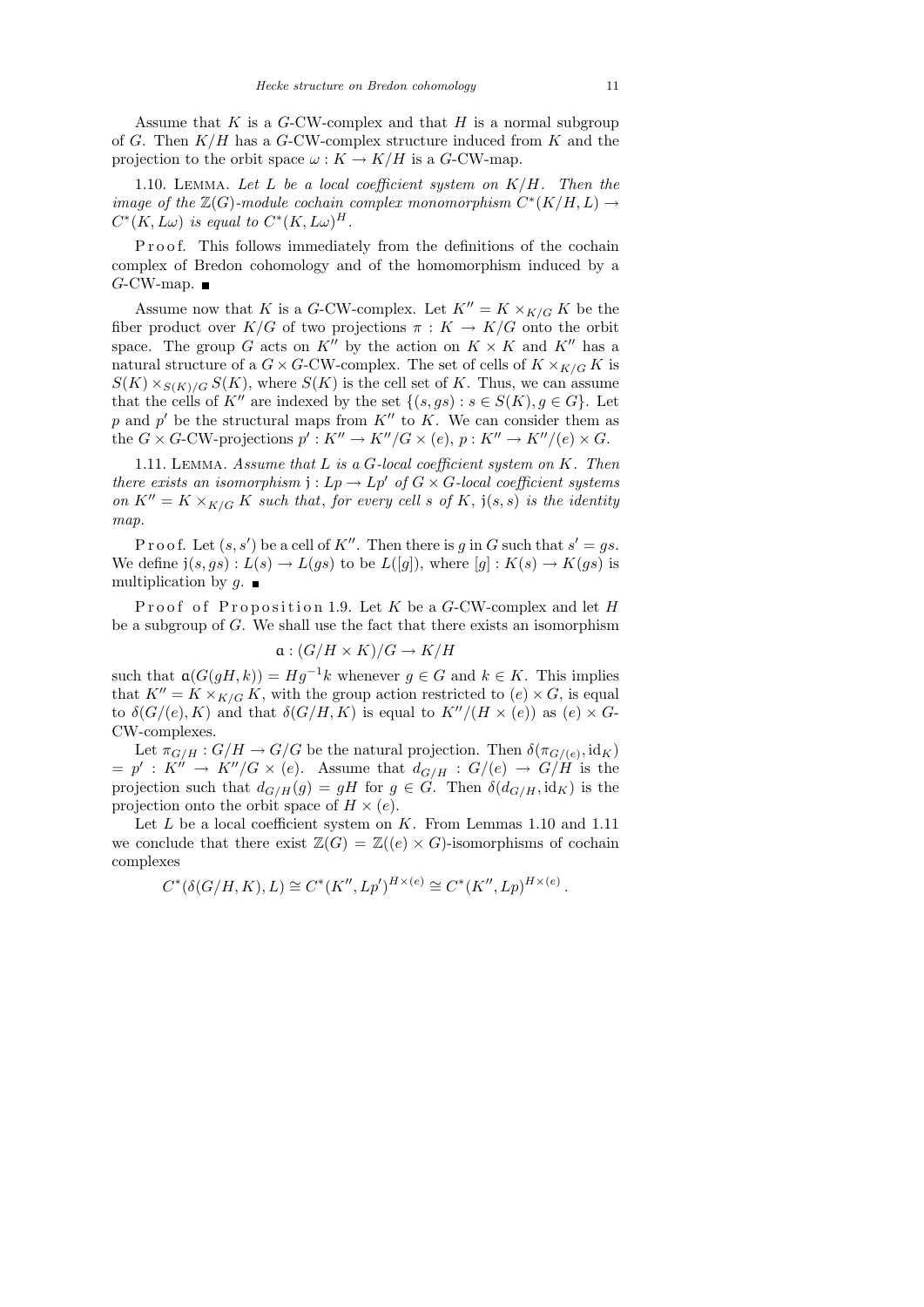Lemma 1.10 also yields a  $\mathbb{Z}(G \times (e))$ -module isomorphism  $C^*(K, L) \cong$  $C^*(K'', Lp)^{(e) \times G}$ . Hence we obtain isomorphisms

$$
C^*(\delta(G/H, K), L)^G \cong C^*(K \times_{K/G} K, Lp)^{H \times G} \cong C^*(K, L)^H.
$$

Let  $u = u(G/e, K)$ . Since  $pu = p'u = id_K$  and  $ju : Lpu \to Lp'u$  is the identity map it follows that the isomorphisms above are induced by the maps  $w^*(L, G/H)$ .

The G-complex  $\delta(G/H, K)$  will also be denoted by  $K[G/H]$ . Thus  $K[-]$ can be considered as a functor from  $O_G$  to G-CW. If, for each k in K,  $G_k$ is a subgroup of H, then  $\phi(G/H, K) : G/H \times K \to K[G/H]$  is a G-CWhomeomorphism.

As immediate consequences of 1.8 and 1.9 we obtain the following results.

1.12. COROLLARY. There exists a natural equivalence of functors from  $(\mathcal{K}(G),\mathrm{Ab})\times O_G^{\mathrm{op}}$  to  $\mathrm{Ab}^*$ 

$$
H^*_G(-\times K,-)\to \mathrm{h}(C^*(K,-),-)\,,
$$

where, for every local coefficient system  $L$  and every subgroup  $H$  of  $G$ ,

$$
H_G^*(G/H \times K, L) = H_G^*(G/H \times K, Lp_{G/H}).
$$

1.13. COROLLARY. There exists a natural equivalence of functors from  $G\text{-}\mathrm{CW}^\mathrm{op}\times (O_G^\mathrm{op},\mathrm{Ab})\times O_G^\mathrm{op}$  to  $\mathrm{Ab}^*$ 

 $H_G^*(-[-], -) \to h(C^*(-, -), -)$ .

1.6 and 1.7 yield the next results.

1.14. COROLLARY. Let  $K$  be a  $G$ -CW-complex and let  $H$  be a subgroup of G.

(i) Assume that  $L$  is a local coefficient system on  $K$ . Then there are isomorphisms

$$
H^*_G(K[G/H],L)\cong H^*_G(G/H\times K,L)\cong H^*_G(K,L[G/H])
$$

which are natural with respect to L in  $(\mathcal{K}(G), Ab)$  and  $G/H$  in  $O_G$ .

(ii) Let  $M: O_G^{\rm op} \to Ab$  be a coefficient system for the group G. Then there is an isomorphism

$$
z^*(K,M)(G/H): H^*_G(K[G/H],M) \to H^*_G(K,M[G/H])
$$

which is natural with respect to K in G-CW,  $G/H$  in  $O_G$  and M in  $(O_G^{\rm op}, \operatorname{Ab}).$ 

1.15. COROLLARY. (i) There exists a natural equivalence of functors  $\mathcal{H}^*_G(K, -)$  and  $\mathcal{I}^*_G(K, -)$  from  $(\mathcal{K}(G), \mathrm{Ab}) \times O_G^{\mathrm{op}}$  to  $\mathrm{Ab}^*$ .

(ii) There exists a natural equivalence  $z^* : \mathcal{I}_G^* \to H_G^*(-[-], -)$ , and a natural transformation  $\phi^* : \mathcal{I}_G^* \to \mathcal{H}_G^*$  of functors from  $\check{G}$ -CW<sup>op</sup>  $\times (O_G^{\text{op}}, \text{Ab}) \times$  $O_G^{\rm op}$ , which is induced by the maps  $\phi(G/H, K)$ .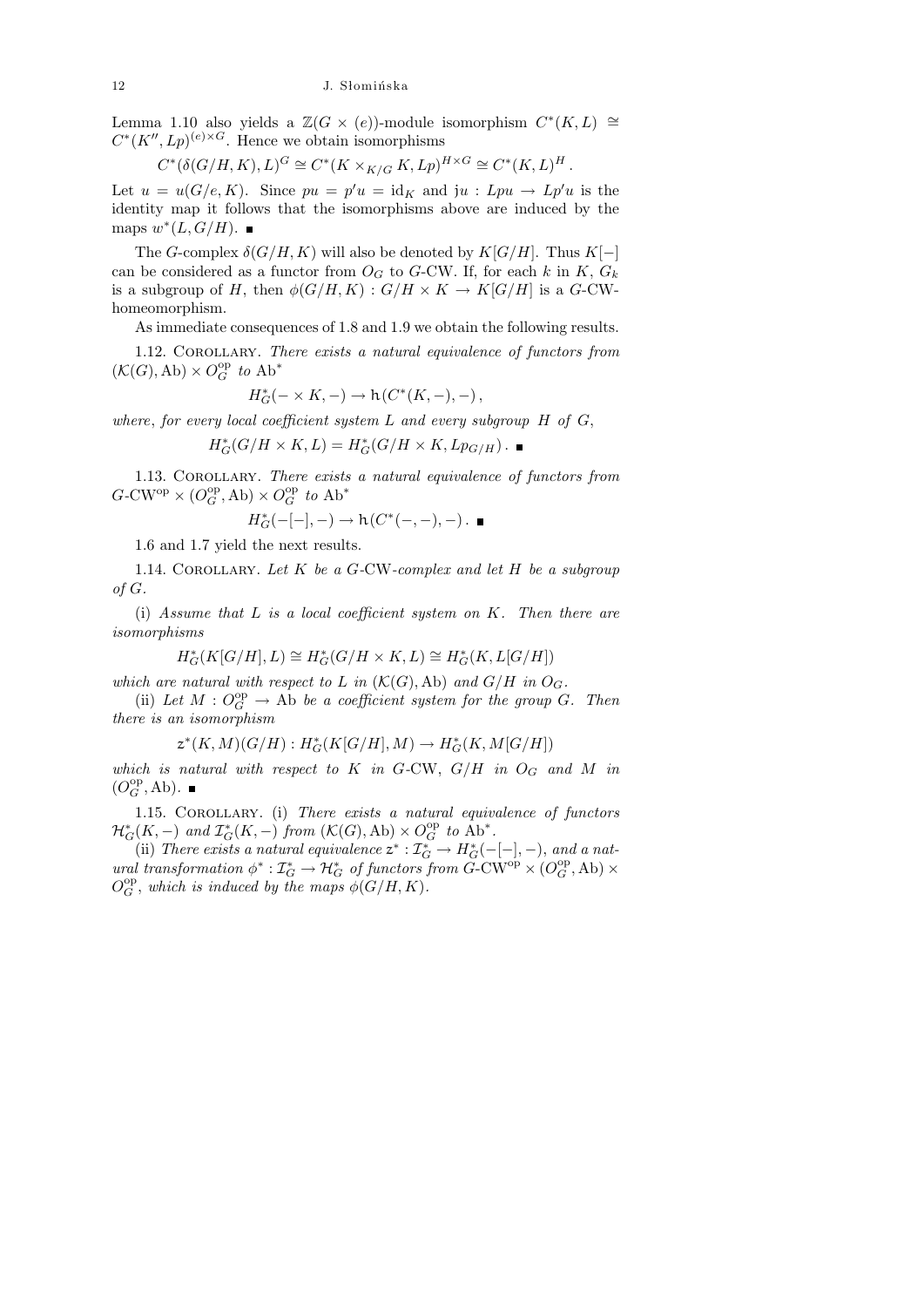(iii) For a generic coefficient system  $M: O_G^{\rm op} \to \text{Ab}$ ,

$$
\mathcal{H}_G^*(K, M)(G/H) \cong H_G^*(G/H \times K, M\theta_G(G/H \times K)),
$$
  

$$
\mathcal{I}_G^*(K, M)(G/H) \cong H_G^*(G/H \times K, M\theta_G(K)p_{G/H})
$$

and the map  $\phi^*(K,M)(G/H)$  is induced by the natural transformation of local coefficient systems on  $G/H \times K$ 

$$
\varphi(M, p_{G/H}): M\theta_G(K)p_{G/H} \to M\theta_G(G/H \times K).
$$

P r o o f. (i) follows from 1.6 and 1.12. (ii) is a consequence of 1.7, 1.13 and the fact that the maps  $\phi(G/H, K)$  form a natural transformation of functors from  $O_G \times G$ -CW to G-CW. (iii) follows from 1.13 and 1.8(ii) because

$$
\mathcal{I}_G^*(K,M)(G/H) \cong H_G^*(K[G/H], M\theta_G(K[G/H]))
$$

and  $\phi(G/H, K)$  induces an isomorphism

$$
H_G^*(K[G/H], M\theta_G(K[G/H]))
$$
  

$$
\rightarrow H_G^*(G/H \times K, M\theta_G(K[G/H])\phi(G/H, K)),
$$

which satisfies the condition

$$
\begin{split} H^*_G(G/H\times K, &\varphi(M,\phi(G/H,K)))H^*_G(\phi(G/H,K),M\theta_G(K[G/H])) \\ &\qquad=H^*_G(\phi(G/H,K),M)\,. \end{split}
$$

The equalities

$$
M\theta_G(K)p_{G/H} = M\theta_G(K[G/H])\phi(G/H, K),
$$
  

$$
\varphi(M, p_{G/H}) = \varphi(M, \phi(G/H, K))
$$

end the proof. ■

In Section 2 we shall prove the following result.

1.16. COROLLARY. The natural transformation of functors  $\phi^*(-, M)(-)$ is an isomorphism if and only if M is isomorphic to a constant functor. In this case, for any  $G$ -CW-complex  $K$  and any subgroup  $H$  of  $G$ ,

$$
\mathcal{I}_G^*(K, M)(G/H) = H_G^*((G/H \times K)/G, M(G/G))
$$
  
= 
$$
H_G^*(K/H, M(G/G)) \cdot \blacksquare
$$

Let  $T$  be a Hecke functor. We shall prove that in this case the coefficient system  $\mathcal{H}^*_G(K,T)$  can be extended to a Hecke functor, which will be denoted by the same symbol. This is a consequence of the following result.

1.17. PROPOSITION. (i) Any functor  $\kappa : \mathbb{H}_G^{\rm op} \times (\mathbb{H}_G^{\rm op}, \text{Ab}) \to (O_G^{\rm op}, \text{Ab})$ induces a functor

$$
\kappa^*: G\text{-}\mathrm{CW} \times (\mathbb{H}_G^{\mathrm{op}}, \mathrm{Ab}) \times \mathbb{H}_G^{\mathrm{op}} \to \mathrm{Ab}^*
$$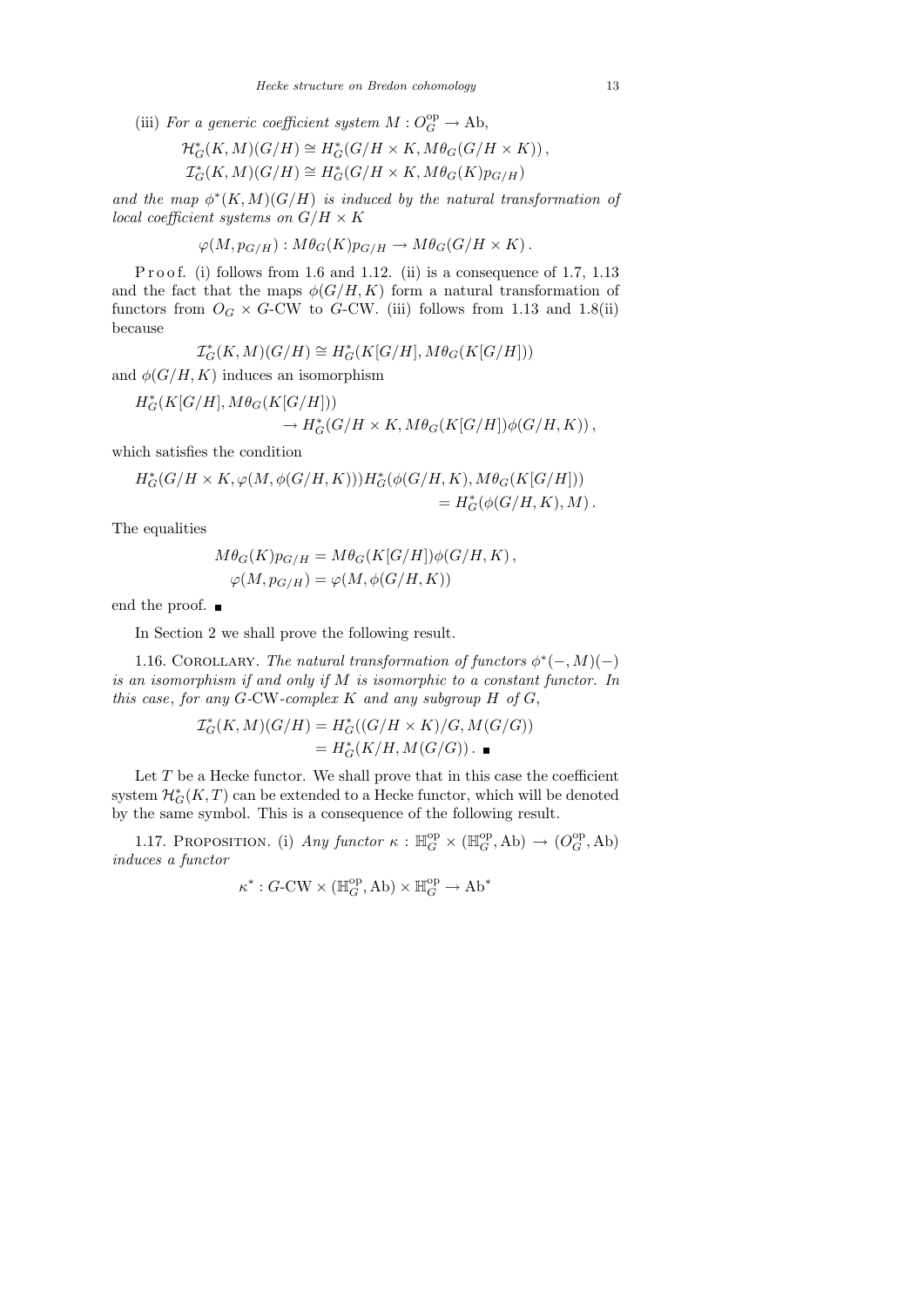such that, for every G-CW-complex  $K$ , every Hecke functor  $T$ , and every subgroup  $H$  of  $G$ ,

$$
\kappa^*(K,T)(G/H) = H^*_G(K, \kappa(G/H, T))\,.
$$

(ii) If  $d : \kappa \to \kappa_1$  is a natural transformation of functors from  $\mathbb{H}_G^{\text{op}} \times$  $(\mathbb{H}_G^{\text{op}}, \text{Ab})$  to  $(O_G^{\text{op}}, \text{Ab})$ , then there exists a natural transformation of functors  $d^*$ :  $\kappa^* \rightarrow \kappa_1^*$  such that, for every G-CW-complex K, every Hecke functor  $T$ , and every subgroup  $H$  of  $G$ ,

$$
\textup{d}^*(K,T)(G/H)=H^*_G(K,\textup{d}(G/H,T))\,.
$$

The proof is easy and will be omitted. In Section 2 we shall prove the following result.

1.18. PROPOSITION. There exists a functor  $\Gamma : \mathbb{H}_G^{\rm op} \times (\mathbb{H}_G^{\rm op}, \text{Ab}) \to$  $(O_G^{\rm op},\text{Ab})$  and a natural equivalence  $\psi^*: \Gamma^*\to \mathcal{H}_G^*$  of functors from  $G$ -CW $\times$  $(\mathbb{H}_G^{\text{op}}, \text{Ab}) \times O_G^{\text{op}}$  to  $\text{Ab}^*$ . In particular, for every Hecke functor T, every  $G$ -CW-complex  $K$  and every subgroup  $H$  of  $G$ , there is an isomorphism

$$
\psi^*(K,T)(G/H): H^*_G(K,\Gamma(G/H,T)) \to \mathcal{H}^*_G(K,T)(G/H) . \blacksquare
$$

It is clear that using the isomorphism  $\psi^*$  we can extend  $\mathcal{H}_G^*(K,T)$  to a Hecke functor. If  $f : \mathbb{Z}(G/H') \to \mathbb{Z}(G/H'')$  is a  $\mathbb{Z}(G)$ -module homomorphism, then

$$
\mathcal{H}^*_{G}(K,T)(f) = \psi^*(K,T)(G/H')H^*_{G}(K,\Gamma(f,\mathrm{id}_T))\psi^*(K,T)(G/H'')^{-1}.
$$

Let  $\gamma' : \mathbb{H}_G^{\text{op}} \times (\mathbb{H}_G^{\text{op}}, \text{Ab}) \to (O_G^{\text{op}}, \text{Ab})$  be the composition of the functor  $i''(\iota, id)$  which was defined before 1.1, and the restriction functor  $i'$ :  $(\mathbb{H}_G^{\text{op}}, \text{Ab}) \to (O_G^{\text{op}}, \text{Ab})$ . Then  $\gamma(\text{id}, \mathfrak{i}') = \gamma'$  where  $\gamma$  is the functor defined in 1.2, and for every Hecke functor  $T$  and every subgroup  $H$  of  $G$ ,

$$
\mathcal{I}_G^*(K,T)(G/H) = H_G^*(K,\gamma'(G/H,T))\,.
$$

Thus  $\mathcal{I}_{G}^*$  after restriction to the category  $G$ -CW  $\times$  ( $\mathbb{H}_{G}^{\text{op}},$  Ab)  $\times$   $\mathbb{H}_{G}^{\text{op}}$  is equal to  $(\gamma')^*$ .

1.19. PROPOSITION. There exists a natural transformation  $\zeta : \gamma' \to \Gamma$  of functors from  $\mathbb{H}_G^{\text{op}} \times (\mathbb{H}_G^{\text{op}}, \text{Ab})$  to Ab such that  $\psi^* \zeta^* = \phi^*$  after restriction to  $G$ -CW  $\times (\mathbb{H}_G^{\text{op}}, \text{Ab}) \times O_G^{\text{op}}$ .

Proposition 1.19 will also be proved in Section 2. It implies that if  $T$  is a Hecke functor, then the transformation  $\phi^*(K,T) : \mathcal{I}_G^*(K,T) \to \mathcal{H}_G^*(K,T)$ extends to a natural transformation of Hecke functors when  $\mathcal{H}^*_{G}(K,T)$  is extended to a Hecke functor.

We shall need the following well known property of Hecke functors. Assume that  $H$  is a subgroup of  $G$  and that  $H'$  is a subgroup of  $H$ . Consider the  $\mathbb{Z}(G)$ -homomorphisms  $a : \mathbb{Z}(G/H') \to \mathbb{Z}(G/H)$  and  $a'$ :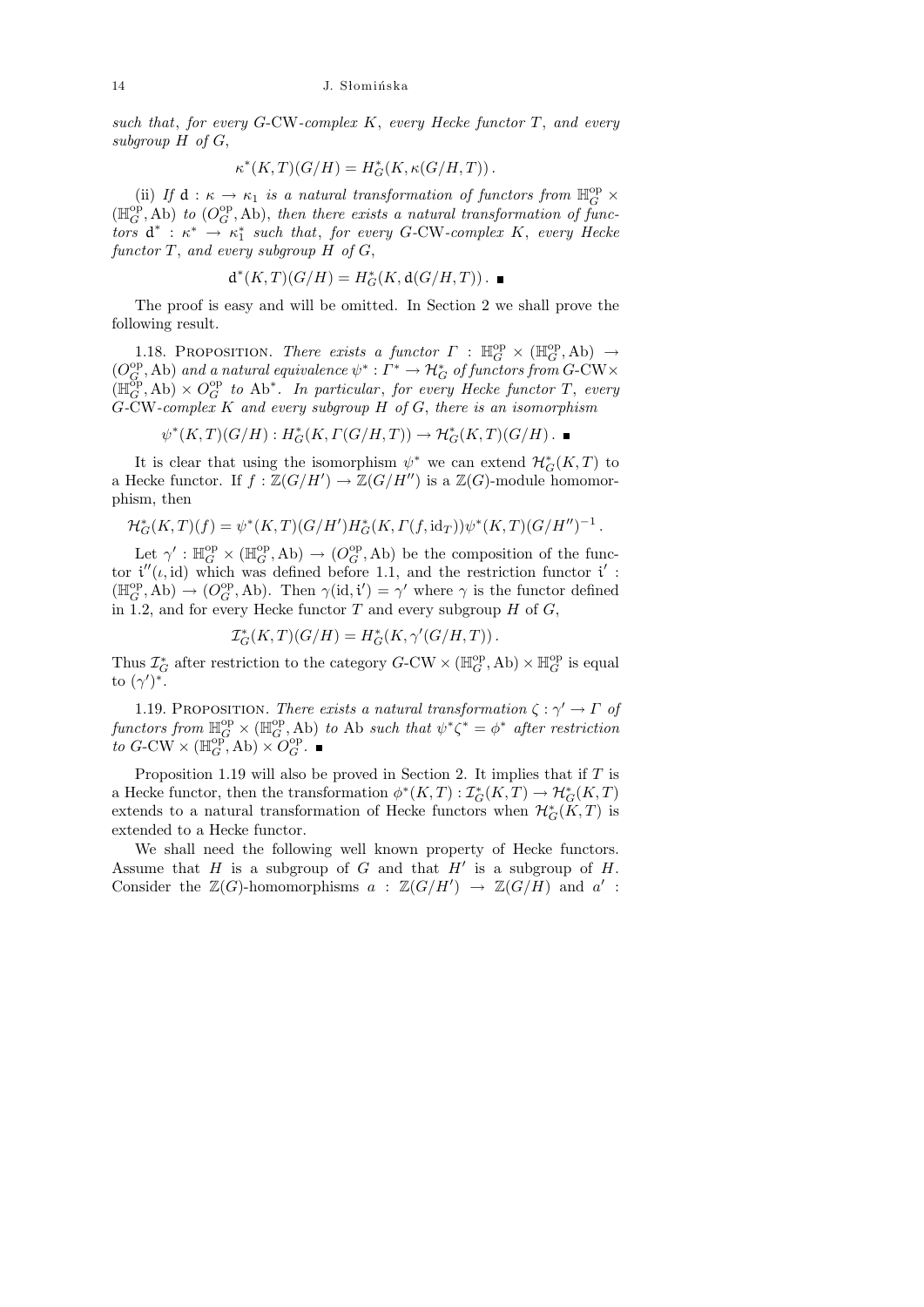$\mathbb{Z}(G/H) \to \mathbb{Z}(G/H')$  such that for every g in G,  $a(gH') = gH$  and  $a'(gH) =$  $\sum_{[h]\in H/H'} ghH'.$ 

1.20. LEMMA. Let  $T$  be a Hecke functor. Then there exist homomorphisms

 $r(H, H'): T(G/H) \to T(G/H'), \quad i(H', H): T(G/H') \to T(G/H)$ 

such that the composition  $i(H', H)r(H, H')$  is multiplication by  $|H/H'|$ .

Proof. We define  $r(H, H') = T(a)$  and  $i(H', H) = T(a')$ .

The following facts are immediate consequences of 1.20.

1.21. COROLLARY. (i) If  $T(G/H') = (0)$ , then  $|H/H'|T(G/H) = (0)$ .

(ii) If  $T(G/H')$  is a p-group and  $|H/H'| = p^n$ , then  $T(G/H)$  is a pgroup.

(iii) Let  $H_p$  be a Sylow p-subgroup of H and let  $T(G/H)_p$  be the p-torsion part of  $T(G/H)$ . Then  $T(G/H)_p$  is a direct summand in  $T(G/H_p)$ .

(iv) If  $T: \mathbb{H}_G^{\text{op}} \to \mathbb{Z}_{(p)}$ -Mod is a p-local Hecke functor, then  $T(G/H)$  is a direct summand in  $T(G/H_p)$ .

Assume now that  $K$  is a  $G$ -CW-complex and that  $L$  is a local coefficient system on  $K$ . Then there exists an equivariant cohomology theory  $h^* : G\text{-CW}^{\text{op}} \to Ab^*$  such that, for every G-CW-complex  $K', h^*(K') =$  $H_G^*(P_G(K', K), L_1)$ , where  $L_1 = L(p_{K'})_1$ . The coefficient system of  $h^*$  is equal to the restriction of  $\mathcal{I}_G^*(K, L)$  to the category  $O_G^{\text{op}}$ . The results of [2], Ch. IV, imply the following fact.

1.22. COROLLARY. There exists an "Atiyah–Hirzebruch" spectral sequence

$$
H^p_G(K', {\mathcal I}^q_G(K, L)) \ \Rightarrow \ H^{p+q}_G(P_G(K', K), L_1) \, . \ \blacksquare
$$

We shall study this spectral sequence in the case where the natural map  $(p_{K'})_1 : P_G(K', K) \to K$  induces an isomorphism of cohomology groups  $H^*_G(K, L) \cong H^*_G(P_G(K', K), L_1).$ 

1.23. COROLLARY. Assume that  $M$  is a  $G$ -generic coefficient system such that, for every k in K, the map  $K'/G_k \to \text{pt}$ , where  $\text{pt}$  is a one-point space, induces an isomorphism of cohomology groups

$$
M(G/G_k) = H^*(pt, M(G/G_k)) \cong H^*(K'/G_k, M(G/G_k)).
$$

Then there exists a spectral sequence  $H_G^p(K', \mathcal{I}_G^q(K,M)) \Rightarrow H_G^{p+q}(K,M)$ .

P r o o f. There exists a spectral sequence

$$
E_2^{p,q}(K') = H^p_G(K, M^q(K')) \Rightarrow H^{p+q}_G(P_G(K', K), M),
$$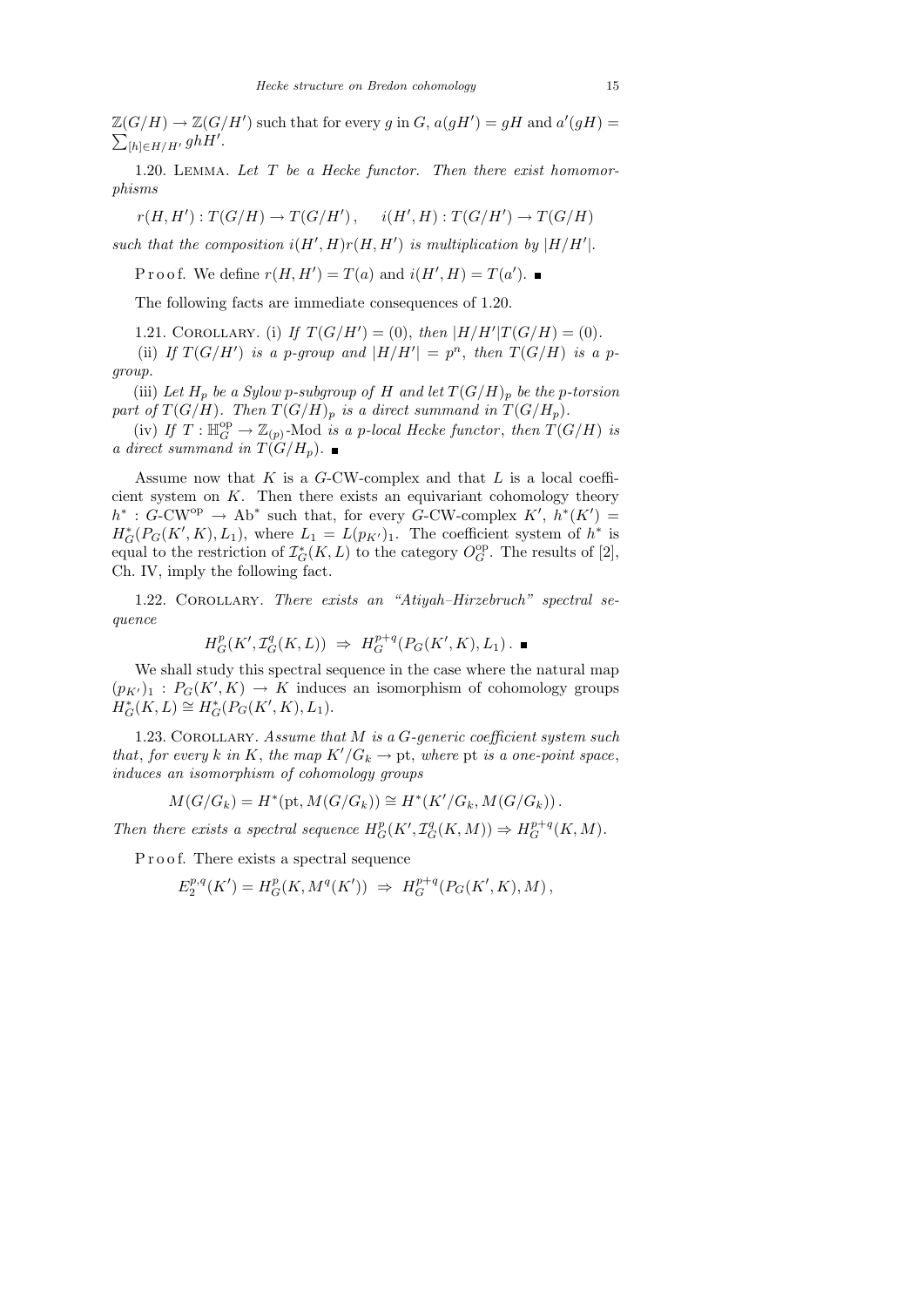where the  $M<sup>q</sup>$  are G-generic coefficient systems such that, for every subgroup  $H$  of  $G$ ,

$$
M^{q}(K')(G/H) = H^{q}_{G}(P_{G}(K', G/H), M) = H^{q}_{G}((K' \times G/H)/G \times G/H, M)
$$
  
\n
$$
\cong H^{q}_{G}(K'/H \times G/H, M) \cong H^{q}(K'/H, M(G/H)).
$$

It follows from the assumptions that  $H^*_{G}(K, M^q(K')) = (0)$  for each natural number  $q > 0$ , and that there is a natural transformation of functors  $v(K')$ :  $M^*(K') \rightarrow M^0(K')$  which induces an isomorphism  $H^*_G(K, M^*(K')) \cong$  $H^*_G(K, M^0(K')).$ 

Let  $M^* = M^*(pt)$ . Then  $M^q = (0)$  whenever  $q > 0$ , and the map  $v(pt)$ :  $M^* \to M^0$  is a natural equivalence of functors. The natural map  $f_{K'} : K' \to$ pt induces a morphism of spectral sequences  $E_*^{*,*}(\text{pt}) \to E_*^{*,*}(K')$ . Since  $(p_{K'})_1 = (p_{\rm pt})_1 P_G(f_{K'}, \mathrm{id}_K)$  it follows that  $(p_{K'})_1$  induces an isomorphism of cohomology groups  $H_G^p(K,M) \cong H_G^p(P_G(K',K),M)$ . We can now apply  $1.22.$ 

We shall need the following notation. Assume that  $F$  is a  $G$ -set of subgroups of  $G$ , i.e. a set of subgroups closed under conjugation by elements of G. Then we shall denote by  $F_p$  the set of all Sylow p-subgroups of groups in F. If F,  $F_0$  are G-sets of subgroups of G then the G-set  $\{H \cap H_0$ :  $H \in F, H_0 \in F_0$  will be denoted by  $F \circ F_0$ . We shall denote by  $F \cup F_0$ the ordinary union of the sets  $F$  and  $F_0$ . We shall also use the notation  $F' = F \cup \{G\}$ . If K is a G-CW-complex, then  $F(K) = \{G_k : k \in K\}$ .

Assume now that  $R$  is a commutative ring. We say that a CW-complex  $K_0$  is R-acyclic if the map  $\Pi: K_0 \to G/G$  induces an R-module isomorphism  $H_*(K_0, R) \to R$  of the ordinary cellular homology groups with R as coefficients. This is equivalent to the condition that, as R-modules,  $H_*(K_0, R)$  is isomorphic to  $H^*(K_0, R)$  and to R.

1.24. LEMMA. (i) Let  $M: O_G^{\rm op} \to R\text{-Mod}$  be a generic G-coefficient system. Assume that for every subgroup  $H \in F(K)'$  the CW-complex  $K^H$ is R-acyclic. Then  $\Pi$  induces an isomorphism  $\mathcal{M}(G/G) \cong H^*_G(K,M)$ .

(ii) Assume that, for every subgroup  $H \in F(K)'$ ,  $\Pi$  induces an isomorphism  $h_*(K,R)(G/H) \to R$ , where  $h_n(K,R)(G/H) = H_n(C_*(K,R)^H)$ . Then, for every Hecke functor  $T : \mathbb{H}_G^{\rm op} \to R$ -Mod,  $\Pi$  induces an isomorphism  $T(G/G) \cong H^*_G(K,T)$ .

This result will be proved in Section 2.

1.25. LEMMA. Let  $F$  be a  $G$ -set of subgroups of  $G$  and let  $K$  be a  $G$ -CWcomplex. Assume that one of the following conditions holds.

(i) The CW-complex  $K^H$  is R-acyclic whenever H belongs to  $F(K)'\square F$  $=(F(K)\circ F)\cup F.$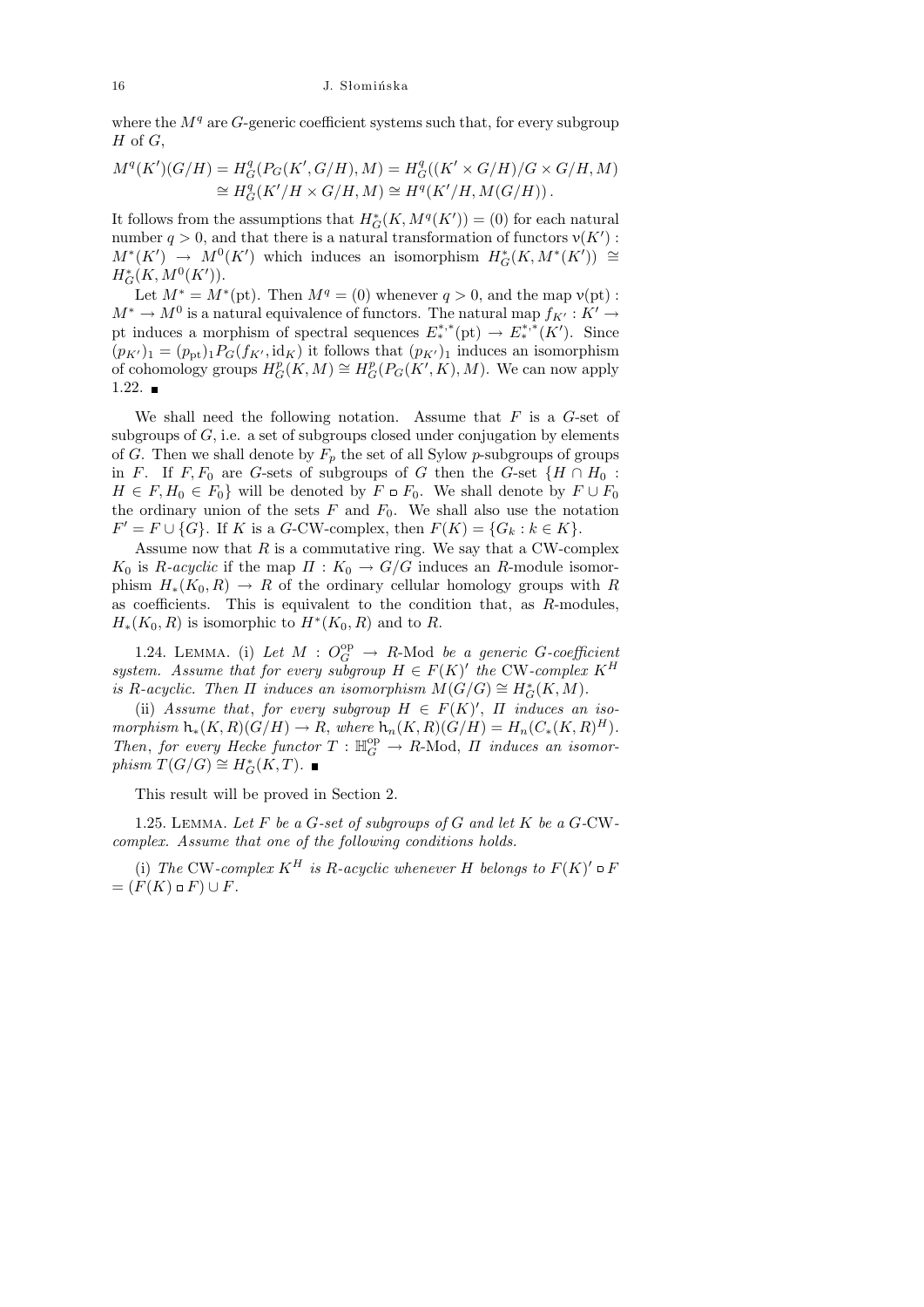(ii) There exists a prime number p such that  $|G/G_p|$  is an invertible element of R and the CW-complex  $K^H$  is R-acyclic whenever H belongs to  $F(K)' \square F_p$ .

Then for every H in F, the CW-complex  $K/H$  is R-acyclic and  $\Pi$  induces an isomorphism  $h_*(K,R)(G/H) \to R$ .

P r o o f. It is sufficient to prove that  $\Pi$  induces an isomorphism

$$
h_*(K,R)(G/H) \to R,
$$

because, for each natural number  $n$ , there is an isomorphism

$$
\mathsf{b}: H_n(C_*(K/H, R)) \to H_n(C_*(K, R)^H).
$$

If (i) holds, then from 1.24(i) it follows that  $\Pi$  induces an isomorphism  $R \to H^0(\text{Hom}_R(C_*(K,R)^H,R))$  and that, for each  $n > 0$ ,

$$
H^{n}(\text{Hom}_{R}(C_{*}(K,R)^{H}, R)) = (0).
$$

This implies that  $h_*(\Pi, R)$  is an isomorphism.

Assume now that (ii) holds. Let  $H \in F$  and let  $H_p$  be a Sylow psubgroup of H. Condition (i) of this lemma holds for  $F = F_p$ , hence  $\Pi$ induces an isomorphism  $h_*(K, R)(G/H_p) \to R$ . For each n,  $h_n(K, R)$  is a Hecke functor and  $h_n(\Pi, R)$  is a natural transformation of Hecke functors. The result now follows from 1.20 and from the assumption that  $|H/H_p|$  is an invertible element of R.

1.26. COROLLARY. Let  $K$  and  $K'$  be G-CW-complexes. Assume that one of the conditions of 1.25 holds for K' and the family  $F = F(K)$ . Then, for any coefficient system  $M: O_G^{\rm op} \to R$ -Mod, there exists a spectral sequence

$$
H^p_G(K',{\mathcal I}^q_G(K,M)) \ \Rightarrow \ H^{p+q}_G(K,M) \, .
$$

Proof. Lemma 1.25 implies that  $K'/H$  is R-acyclic for each H in F. Thus, by the Universal Coefficient Theorem for cohomology,

$$
H^*(K/H, M(G/H)) = H^0(K/H, M(G/H)) = M(G/H)
$$

for each H in F. Now we can apply 1.23.  $\blacksquare$ 

As an immediate consequence of 1.26 we obtain the following fact.

1.27. COROLLARY. Let  $p$  be a prime and let  $K$  be a G-CW-complex such that, for each k in K, the Sylow p-subgroups of  $G_k$  are equal to (e). Assume that  $|G/G_p|^{-1} \in R$ . Then there exists a spectral sequence

$$
H^p(G, H^q_G(K, M[G/(e)])) \Rightarrow H^{p+q}_G(K, M).
$$

P r o o f. In this case we may consider  $K'$  equal to a universal free  $G$ -CWcomplex EG. The Bredon cohomology groups of this complex with respect to any coefficient system  $M'$  are equal to the cohomology groups of  $G$  with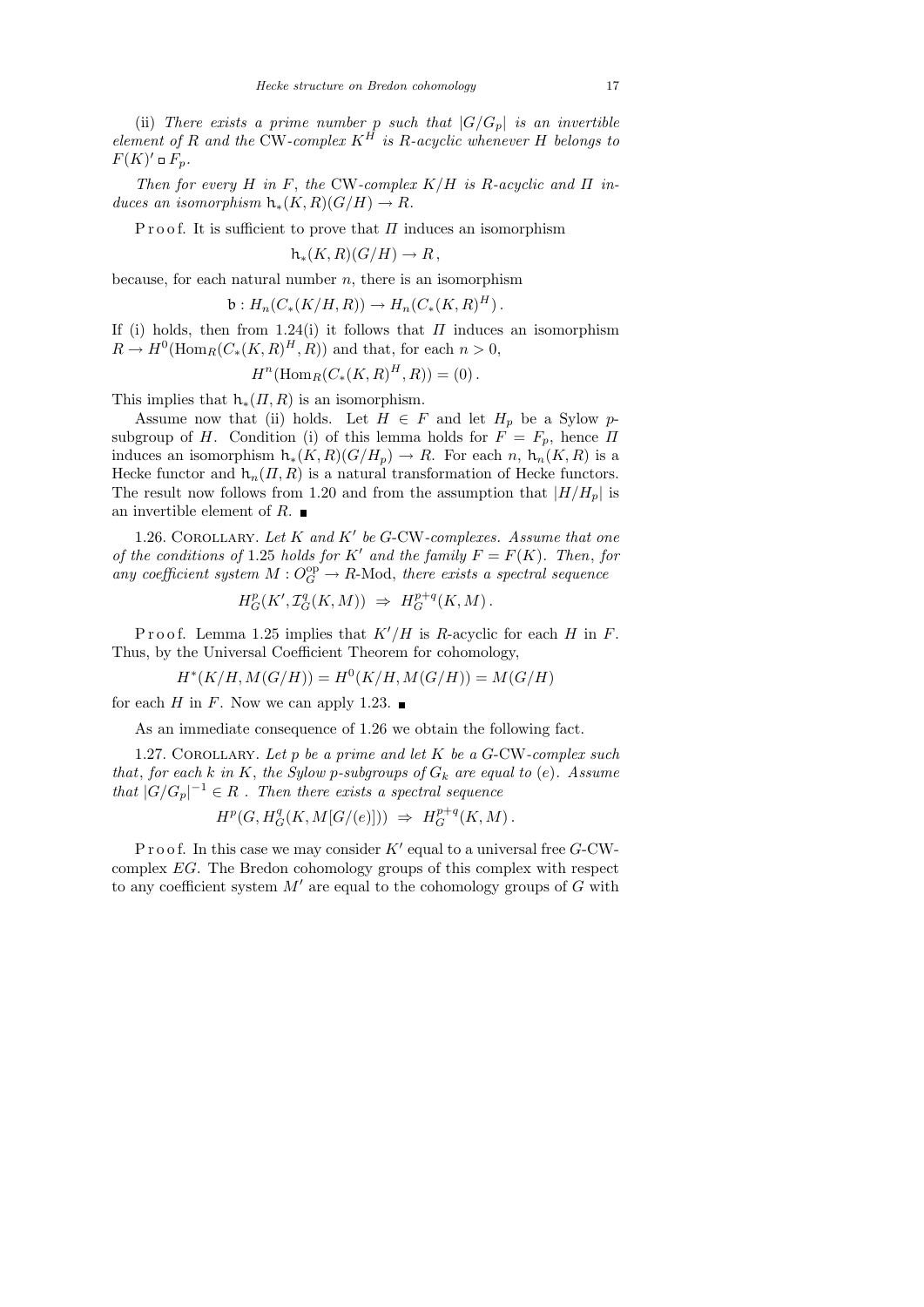coefficients in the  $\mathbb{Z}(G)$ -module  $M'(G/(e))$ . (See Example 1 on p. I-25 of  $[2]$ .)  $\blacksquare$ 

The following result shows that in many cases the spectral sequence described in 1.26 trivializes.

1.28. COROLLARY. Let  $R$  be a commutative ring and let  $K'$  be a  $G$ -CWcomplex. Assume that one of the following conditions holds.

(i) There exists a prime number p such that  $K^{\prime H}$  is R-acyclic whenever  $H \in (F(K')')_p \sqcup F(K')'$  and  $|G/G_p|$  is an invertible element of R.

(ii) For every prime number p,  $K'^H$  is  $\mathbb{Z}/p$ -acyclic whenever  $H \in$  $(F(K')')_p \square F(K')'$ , K is Z-acyclic and  $R = \mathbb{Z}$ .

(iii) The CW-complex K' is finite-dimensional, Z-acyclic and  $R = \mathbb{Z}$ .

(iv) The CW-complex  $K'$  is finite-dimensional,  $\mathbb{Z}/p$ -acyclic and  $R = \mathbb{Z}/p$ .

Then, for any Hecke functor  $T: \mathbb{H}_G^{\rm op} \to R\text{-Mod}$ ,

$$
T(G/G) = H_G^0(K', T) = H_G^*(K', T).
$$

P r o o f. If (i) holds, then the result follows from 1.24(ii) and from 1.25. Assume that (ii) holds. Lemma 1.25 implies that, for each prime  $p$  and each  $H \in F(K')'$ ,  $h_*(\Pi, \mathbb{Z}/p)(G/H)$  is an isomorphism. Assume that  $H \in$  $F(K')'$ . From the fact that  $h_n(K',\mathbb{Z})$  is a Hecke functor and from 1.21(i) it follows that

$$
|H| \operatorname{Coker} \operatorname{h}_0(\Pi,\mathbb{Z})(G/H) = |H| \operatorname{Ker} \operatorname{h}_0(\pi,\mathbb{Z})(G/H) = (0),
$$

and  $|H|\mathsf{h}_{n}(K',\mathbb{Z})(G/H) = (0)$  for each  $n > 0$ , because  $H_n(K',\mathbb{Z}) = (0)$ . Hence  $h_*(\Pi,\mathbb{Z})(G/H)$  is an isomorphism and we can apply 1.24(ii). The statements (iii) and (iv) are consequences of the Smith theory ([3], Ch. III. 5.2). In this case  $\mathbb{Z}/p$ -acyclicity of K' implies  $\mathbb{Z}/p$ -acyclicity of  $K'^H$ , for every p-subgroup H of G.  $\blacksquare$ 

For a G-set F of subgroups of G, we shall denote by  $O(F)$  the full subcategory of  $O_G$  whose objects are the G-orbits  $G/H$  where H belongs to F. The following result can be considered as a special case of one of the results of [8], which says that every p-local Mackey functor is acyclic on the category  $O(F)$  in the case where F contains the Sylow p-subgroups of G and  $F \square F \subseteq F$ .

1.29. COROLLARY. Let F be a G-set of subgroups of G such that  $F \square F$  $\subseteq F$ ,  $F' \square F_p \subseteq F$  and  $F_p = (F')_p$ , i.e. all Sylow p-subgroups of G belong to  $F_p$ . Assume that  $|G/G_p|^{-1} \in R$ . Then, for any Hecke functor  $T: \mathbb{H}_G^{\text{op}} \to$ R-Mod,

$$
T(G/G)=\lim_{O(F)}T=\lim_{O(F)}T.
$$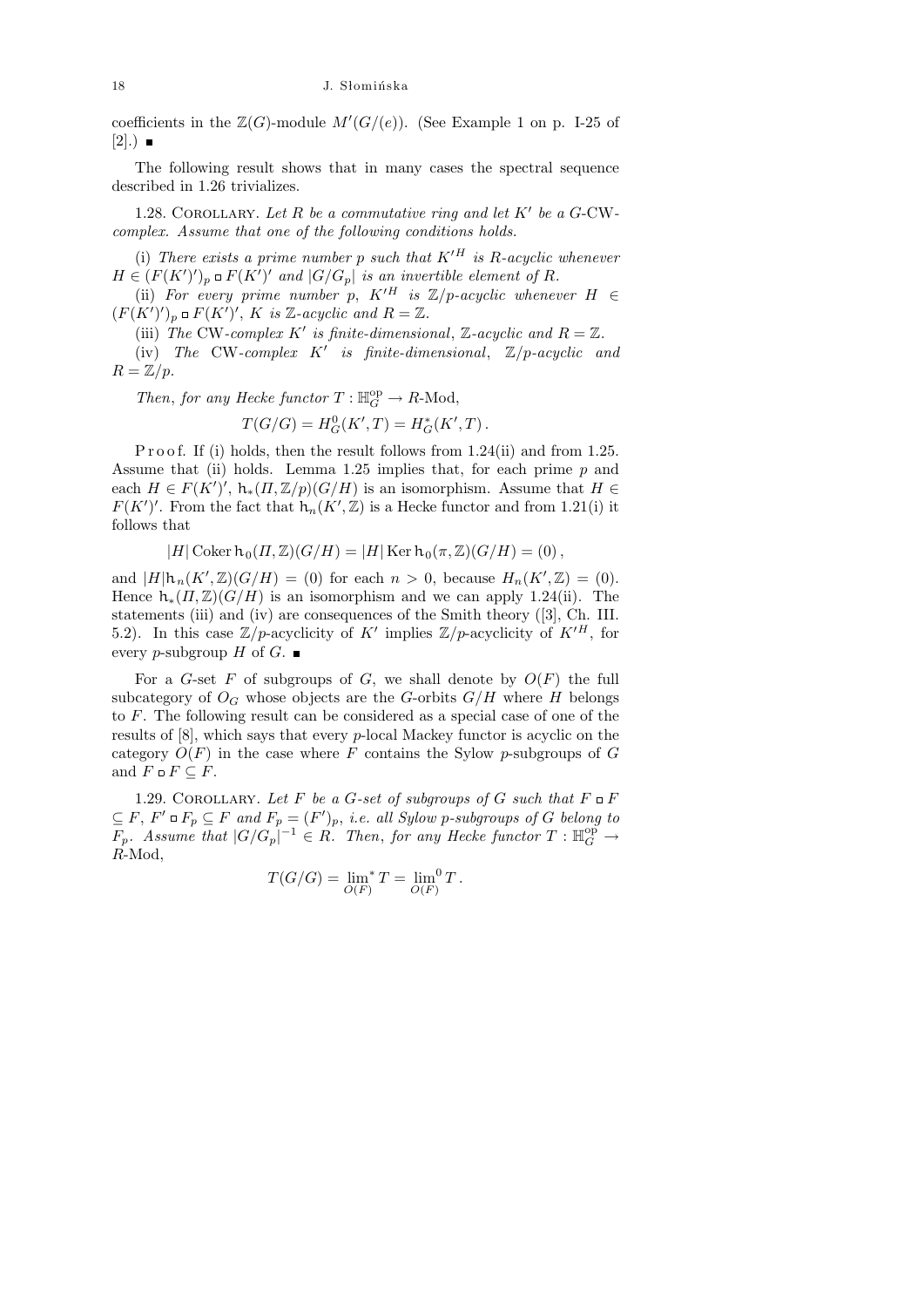Proof. Let  $F_m$  be the set of maximal subgroups of F. Assume that  $F_m = {H_0, \ldots, H_n}$ . Define  $EF = *_{i=0}^s E(G/H_i)$  where  $E(G/H) =$  $\star_{i=0}^{\infty} G/H$ . It is well known that EF has a structure of a G-CW-complex such that, for every  $H \in F$ ,  $EF^H$  is R-acyclic and  $F(EF) \subseteq F$ , and that ([10], [13])  $H^*_{G}(EF,T) = \lim_{O(F)}^* T$ . Now, it is sufficient to apply 1.28.

2. Hecke structure on categories associated to G-posets. In this section, we shall prove the results which were stated and not proved in Section 1. Some of these will be considered as special cases of more general facts concerning categories associated to G-posets which will be presented in this section.

Let W be a  $G\text{-}poset$ , i.e. W is a poset and G acts on W in such a way that, for any g in G and any w, w' in  $W, w \subseteq w'$  implies that  $gw \subseteq gw'$ .

The category  $W[G]$  is defined as follows. Its objects are the elements of W; for any  $w, w'$  in W

$$
Mor_{W[G]}(w', w) = \{ g \in G : gw' \subseteq w \},
$$

and the composition of morphisms is the multiplication in  $G$ . Let  $G_w$  =  ${g \in G : gw = w}$ . Then  $G_w = \text{Mor}_{W[G]}(w, w)$  and  $\text{Mor}_{W[G]}(w', w)$  is a left  $G_w$ -set and a right  $G_{w'}$ -set.

By Sub-G we shall denote the G-poset of all subgroups of  $G$ . The group G acts on  $W[G]$  by conjugation. Assume that  $d: W \to \text{Sub-}G$  is a G-poset map such that, for every w in W, dw is a subgroup of  $G_w$ . Such G-poset maps will be called *admissible*. By  $W_d[G]$  we shall denote the category whose objects are the elements of  $W$  and whose morphism sets are obtained from the morphism sets of  $W[G]$  in such a way that, for any  $w, w'$  in  $W$ ,

$$
Mor_{W_d[G]}(w', w) = Mor_{W[G]}(w', w)/dw.
$$

The composition of morphisms in  $W_d[G]$  is induced by the composition of morphisms in W[G]. This definition is correct because if  $gw' \subseteq w$ , then  $g(dw')g^{-1} \subseteq dw$  so we have the inclusion  $gdw' \subseteq (dw)g$  of subsets of G. The morphism  $w' \to w$  of  $W_d[G]$  which is defined by an element g of G such that  $qw' \subseteq w$  will be denoted by [g].

If  $H$  is a subgroup of  $G$  then any  $G$ -poset can be considered as an  $H$ poset. Assume that  $d: W \to \text{Sub-}G$  is an admissible G-poset map. Then  $d_H: W \to Sub-H$  will denote the admissible H-poset map such that, for every w in W,  $d_H w = H \cap dw$ . The category  $W_{d_H}[H]$  will be denoted by  $W_d[H]$  and will be considered as a subcategory of  $W_d[G]$ .

If  $H = (e)$ , where e is the neutral element of G, then we obtain the category associated to the poset W. We shall use the notation  $W_d[(e)] = W$ . If  $V$  is a  $G$ -subposet of  $W$ , then the restriction of  $d$  to  $V$  will also be denoted by  $d$ .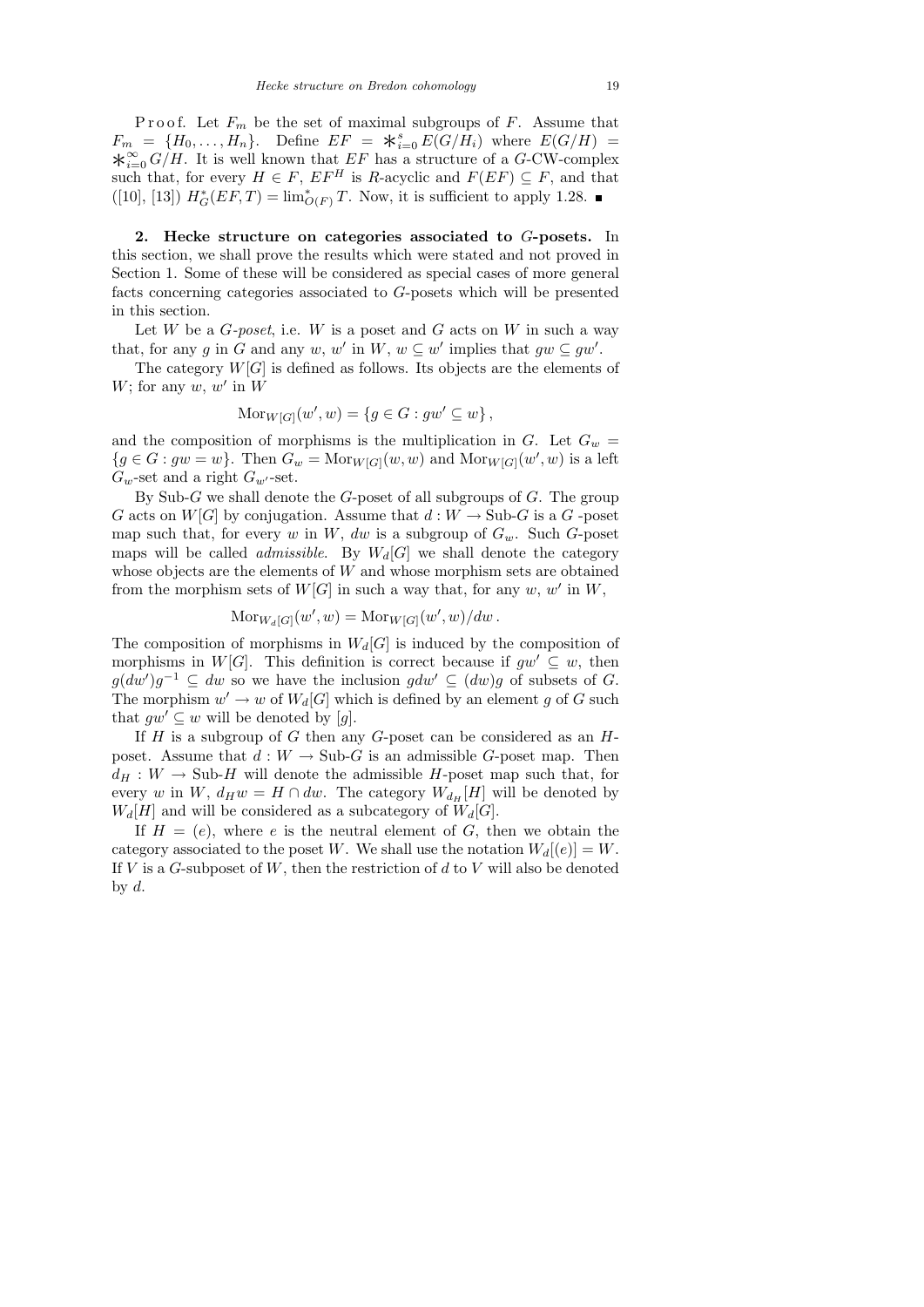Now we present the main examples of categories described above.

2.1. EXAMPLE. Let  $W = Sub-G$  and let  $d = id : Sub-G \rightarrow Sub-G$ . Then  $W_d[G] = O_G$ . The category  $W_d[H]$  will be denoted by  $O_{G,H}$ . Its objects are the G-orbits  $G/H'$  and its morphisms are those G-maps  $\ddot{f} : G/H' \to G/H''$ which are defined by the elements h of H satisfying the condition  $h^{-1}H'h \subseteq$  $H''$  in such a way that  $f(gH') = ghH''$ .

2.2. EXAMPLE. Assume that  $K$  is a  $G$ -CW-complex. Let  $V'$  be the G-poset of all finite subcomplexes of K and let  $W' = V'^{\text{op}}$  be the G-poset opposite to  $V'$ . For every finite subcomplex  $K'$  of  $K$ , we define

$$
d(K') = G_{K'} = \{ g \in G : gk = k \text{ whenever } k \in K' \}.
$$

Then  $W_d'[H]^\text{op} = \mathcal{K}_H$  for any subgroup H of G. If V is the G-poset of all subcomplexes of K which have the form  $K(s)$ , where s is a cell of K, then  $W_d[H]^\text{op} = \mathcal{K}(H)$ , where  $W = V^\text{op}$ .

Let  $\theta_d(G): W_d[G] \to O_G$  be the covariant functor such that, for any w in  $W$ ,  $\theta_d(G)(w) = G/dw$  and, for any morphism  $[g] : w' \to w$  of  $W_d[G]$ ,  $\theta_d(G)([g]) = [g]$ . Assume that

$$
\kappa_d(G): \mathbb{H}_G^{\rm op} \times (W_d[G]^{\rm op},\mathsf{Ab}) \to (W_d[G]^{\rm op},\mathsf{Ab})
$$

is the functor  $(i\theta_d(G))''(\iota, id)$  which was defined before Proposition 1.1. For any subgroup H of G and any contravariant functor from  $W_d[G]$  to Ab,

$$
\kappa_d(G)(G/H, M)(w) = \text{Hom}_{\mathbb{Z}(G)}(\mathbb{Z}(G/H \times G/dw), \mathbb{Z}) \otimes M(w).
$$

In Example 2.1,  $\kappa_d(G)$  is the functor  $\gamma$  defined in 1.2. In Example 2.2, we obtain the functor  $\gamma_K$  described in 1.4. We shall also use the notation  $\kappa_d(G)(G/H, M) = M[G/H].$ 

Assume now that M and N are contravariant functors from  $W_d[G]$  to Ab. For any subgroup H of G, let  $\lambda(H, G) : W_d[H] \to W_d[G]$  be the inclusion functor.

The Z-module of all natural transformations of  $N\lambda(H, G)$  to  $M\lambda(H, G)$ will be denoted by  $\text{Hom}_{W_d[H]}(N,M)$ . The group G acts on the Z-module Hom $_W(N, M)$ , where  $W = W_d[(e)]$ , in such a way that for any  $\rho: N \to M$ in Hom $_W(N, M)$ , and for  $w \in W$  and  $g \in G$ ,

$$
(g\varrho)(w) = M([g]^{-1})\varrho(g^{-1}w)N([g])\,,
$$

where  $[g] : g^{-1}w \to w$ .

2.3. PROPOSITION. The image of the group monomorphism

 $\mu: \mathrm{Hom}_{W_d[H]}(N,M) \to \mathrm{Hom}_W(N,M)$ 

is equal to  $\text{Hom}_W(N,M)^H$ .

P r o o f. It is obvious that the image of  $\mu$  is contained in  $\text{Hom}_W(N,M)^H$ . Let  $\tau$  be a natural transformation from  $N\lambda(e, H)$  to  $M\lambda(e, H)$ . Assume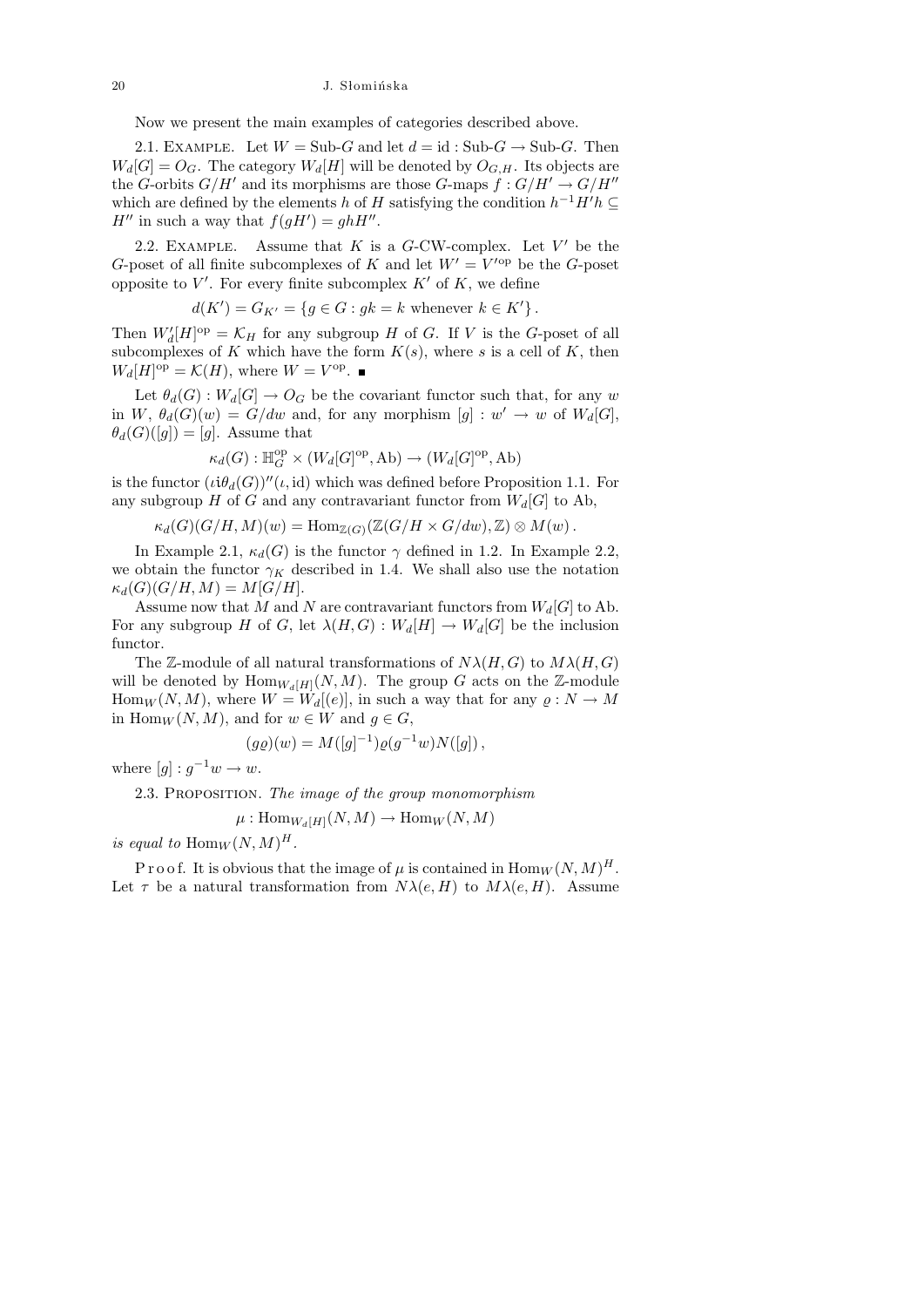that, for every  $w$  in  $W$  and  $h$  in  $H$ ,

$$
M([h])\tau(w) = \tau(h^{-1}w)N([h]),
$$

where  $[h]: h^{-1}w \to w$  is an isomorphism of  $W_d[H]$ . Let  $[h']: w' \to w$  be an arbitrary morphism of  $W_d[H]$ . Then  $[h']$  is the composition of the morphism  $[e] : w' \to h'^{-1}w$  of  $W = W_d[e]$  and the isomorphism  $[h'] : h'^{-1}w \to w$  of  $W_d[H]$ . Hence  $M([h'])\tau(w) = \tau(w')N([h'])$ , which ends the proof.

We shall need the following facts, which can be obtained immediately from the results of Auslander [1] and Mitchell [9]. Let  $\mathbb C$  be a small category. Consider two functors  $P : \mathbb{C} \to \mathbb{A}$ b and  $Q : \mathbb{C}^{\text{op}} \to \mathbb{A}$ b. Their tensor product over  $\mathbb{C}, P \otimes_{\mathbb{C}} Q$ , is defined as the coequalizer of the diagram

$$
\coprod_{B,B'\in \mathrm{Ob}\, \mathbb{C}} \coprod_{f\in \mathrm{Mor}_{\mathbb{C}}(B,B')} P(B)\otimes Q(B') \xrightarrow[t' \coprod_{B''\in \mathrm{Ob}\, \mathbb{C}} P(B'')\otimes Q(B'') ,
$$

where  $t(p \otimes q) = p \otimes Q(f)q$  and  $t'(p \otimes q) = P(f)p \otimes q$  whenever  $p \in P(B)$  and  $q \in Q(B')$ . Thus  $P \otimes_{\mathbb{C}} Q$  is the coend of the functor  $\mathcal{P} : \mathbb{C} \times \mathbb{C}^{\mathrm{op}} \to \mathrm{Ab}$  such that  $\mathcal{P}(B, B') = P(B) \otimes Q(B')$ . If M and N are contravariant functors from  $\mathbb C$  to Ab then we denote by  $\text{Hom}_{\mathbb C}(M,N)$  the abelian group of all additive natural transformations from  $M$  to  $N$ . This group can also be considered as the end of an appropriate functor.

Let B be an object of  $\mathbb C$ . Then the representable functor  $\mathbb Z(\mathrm{Mor}_{\mathbb C}(-, B))$ is a projective object in the category  $(\mathbb{C}^{\text{op}}, \text{Ab})$  of contravariant functors from  $\mathbb C$  to Ab. For any functor  $N : \mathbb C^{op} \to \text{Ab}$  there is a group isomorphism

$$
Hom_{\mathbb{C}}(\mathbb{Z}(\mathrm{Mor}_{\mathbb{C}}(-,B)),N)=N(B),
$$

which is natural in B.

Assume that  $\mathbb{C}'$  is a subcategory of  $\mathbb C$  and that M is a contravariant functor from  $\mathbb{C}'$  to Ab. Then  $\mathbb{C} \otimes_{\mathbb{C}'} M$  and  $\text{Hom}_{\mathbb{C}'}(\mathbb{C}, M)$  are contravariant functors from  $\mathbb C$  to Ab such that, for any functor  $N : \mathbb C^{op} \to \text{Ab}$ ,

$$
Hom_{\mathbb{C}}(\mathbb{C} \otimes_{\mathbb{C}'} M, N) = Hom_{\mathbb{C}'}(M, N),
$$
  

$$
Hom_{\mathbb{C}}(N, Hom_{\mathbb{C}'}(\mathbb{C}, M)) = Hom_{\mathbb{C}'}(N, M).
$$

For any object  $B$  of  $\mathbb C$  we have

$$
(\mathbb{C} \otimes_{\mathbb{C}'} M)(B) = \mathbb{Z}(\text{Mor}_{\mathbb{C}}(B, -)) \otimes_{\mathbb{C}'} M,
$$
  
\n
$$
(\text{Hom}_{\mathbb{C}'}(\mathbb{C}, M))(B) = \text{Hom}_{\mathbb{C}'}(\mathbb{Z}(\text{Mor}_{\mathbb{C}}(-, B), M).
$$

It is obvious that  $\mathbb{C} \otimes_{\mathbb{C}'} M$  (resp. Hom $_{\mathbb{C}'}(\mathbb{C}, M)$ ) is a left (resp. right) Kan extension of the functor M along the inclusion  $\mathbb{C}' \to \mathbb{C}$ . It follows from the definition that  $(\mathbb{C} \otimes_{\mathbb{C}'} M)(B)$  is the coend of the functor  $\mathcal{P} : \mathbb{C}' \times \mathbb{C}'^{op} \to \text{Ab}$ such that

$$
\mathcal{P}(B',B'')=\mathbb{Z}(\mathrm{Mor}_{\mathbb{C}}(B,B'))\otimes M(B'')
$$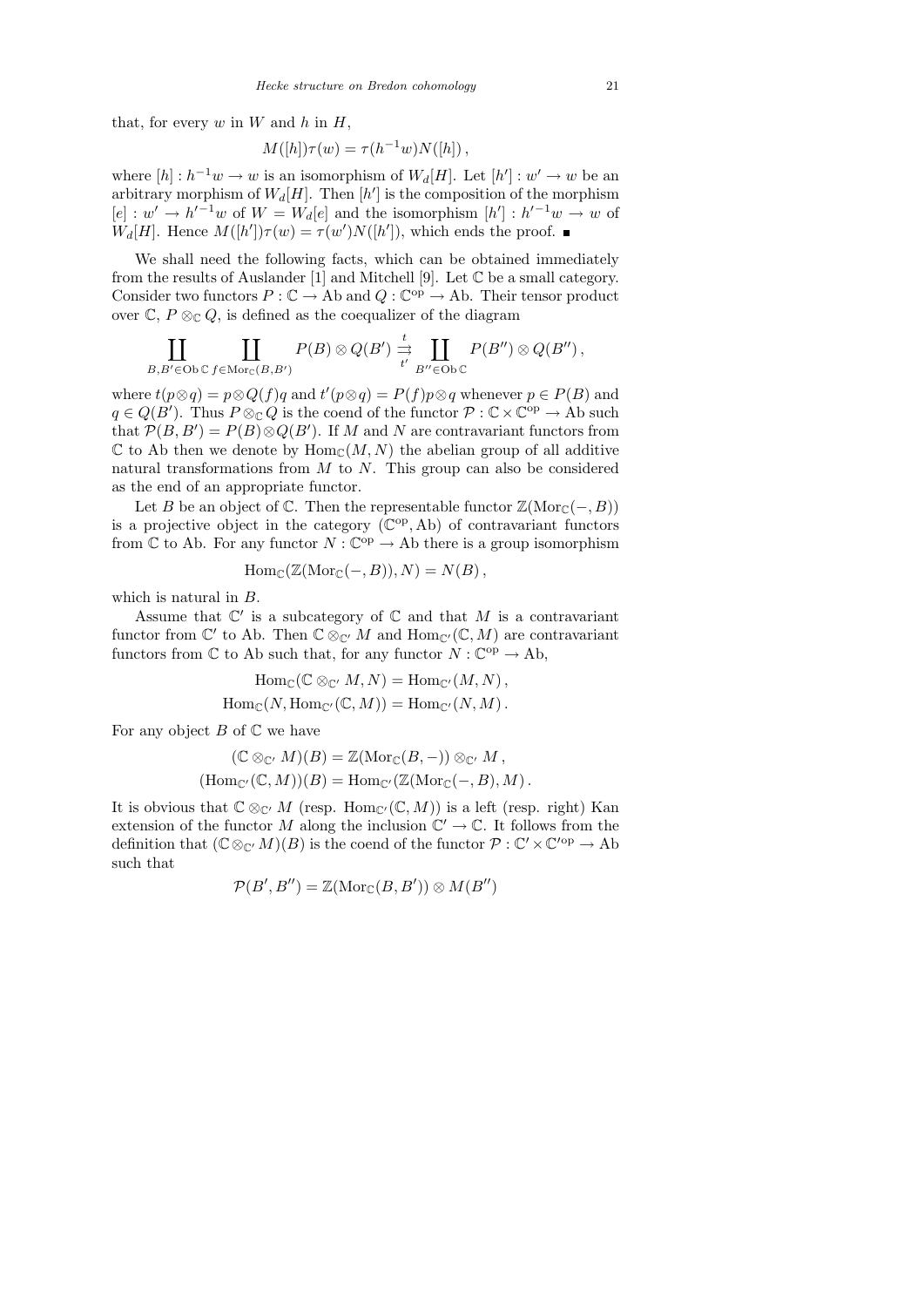and that  $\text{Hom}_{\mathbb{C}'}(\mathbb{C}, M)(B)$  is the end of the functor  $\mathcal{P}' : \mathbb{C}' \times \mathbb{C}'^{\text{op}} \to \text{Ab}$ such that

$$
\mathcal{P}'(B',B'')=\text{Hom}(\mathbb{Z}(\text{Mor}_{\mathbb{C}}(B',B)),M(B'')).
$$

Assume now that  $\mathbb{C} = W_d[G]$  and  $\mathbb{C}' = W$ . For any functor M:  $W_d[G]^{\text{op}} \to \text{Ab}$ , we can consider  $\text{Hom}_W(W_d[G], M)$  as a contravariant functor from  $W_d[G]$  to  $\mathbb{Z}(G)$ -Mod. The action of G on  $\text{Hom}_W(W_d[G], M)(w)$  is given by the action of  $G$  on the group of natural transformations

$$
\operatorname{Hom}_W(\mathbb{Z}(\operatorname{Mor}_{W_d[G]}(-,w)),M).
$$

Let  $\vartheta : \mathbb{Z}(G)$ -Mod  $\to (\mathbb{H}_G^{\text{op}}, \text{Ab})$  be the composite of  $\iota : \mathbb{H}_G \to \mathbb{Z}(G)$ -Mod and the Yoneda functor  $\mathbb{Z}(G)$ -Mod  $\to (\mathbb{Z}(G)$ -Mod<sup>op</sup>, Ab). We define a functor

$$
\nu_d(G): \mathbb{H}_G^{\rm op} \times (W_d[G]^{\rm op}, \text{Ab}) \to (W_d[G]^{\rm op}, \text{Ab})
$$

in such a way that

$$
\nu_d(G)(G/H, M)(w) = \vartheta(\mathrm{Hom}_W(W_d[G], M)(w))(G/H) .
$$

2.4. COROLLARY. Let  $H$  be a subgroup of  $G$  and let  $M$  be a contravariant functor from  $W_d[G]^{op}$  to Ab. Then

$$
\nu_d(G)(G/H, M) = \text{Hom}_W(W_d[G], M)^H = \text{Hom}_{W_d[H]}(W_d[G], M) .
$$

P r o o f. Let  $w \in W$ . Then Proposition 2.3 implies that

$$
\text{Hom}_W(W_d[G], M)(w)^H = \text{Hom}_W(\mathbb{Z}(\text{Mor}_{W_d[G]}(-, w)), M)^H
$$

$$
= \text{Hom}_{W_d[H]}(\mathbb{Z}(\text{Mor}_{W_d[G]}(-, w)), M) . \blacksquare
$$

2.5. PROPOSITION. (i) There exists a natural equivalence of functors  $t$ :  $\kappa_d(G) \to \nu_d(G)$ .

(ii) For any functors  $N, M : W_d[G]^{op} \to \text{Ab}$  there exists an isomorphism

$$
\operatorname{Hom}_{W_d[G]}(N,M[G/H]) \to \operatorname{Hom}_W(N,M)^H,
$$

which is natural in  $N$  and  $M$ . This equivalence is also natural with respect to  $G/H$  in  $\mathbb{H}_G$ .

P r o o f. (i) It follows immediately from the definition that, for any  $w$  in  $W$ ,

$$
\mathbb{Z}(\mathrm{Mor}_{W_d[G]}(-, w)) = \coprod_{[g] \in G/ dw} \mathbb{Z}(\mathrm{Mor}_W(-, gw)).
$$

Assume that  $[g] \in G/dw$  and that  $w' \subseteq gw$ . Then the morphism  $w' \subseteq gw$ of W corresponds to the morphism  $[g^{-1}] : w' \to w$  of  $W_d[G]$ . Hence

$$
\nu_d(G)(G/H, M)(w) = \left(\prod_{[g] \in G/dw} M(gw)\right)^H
$$

.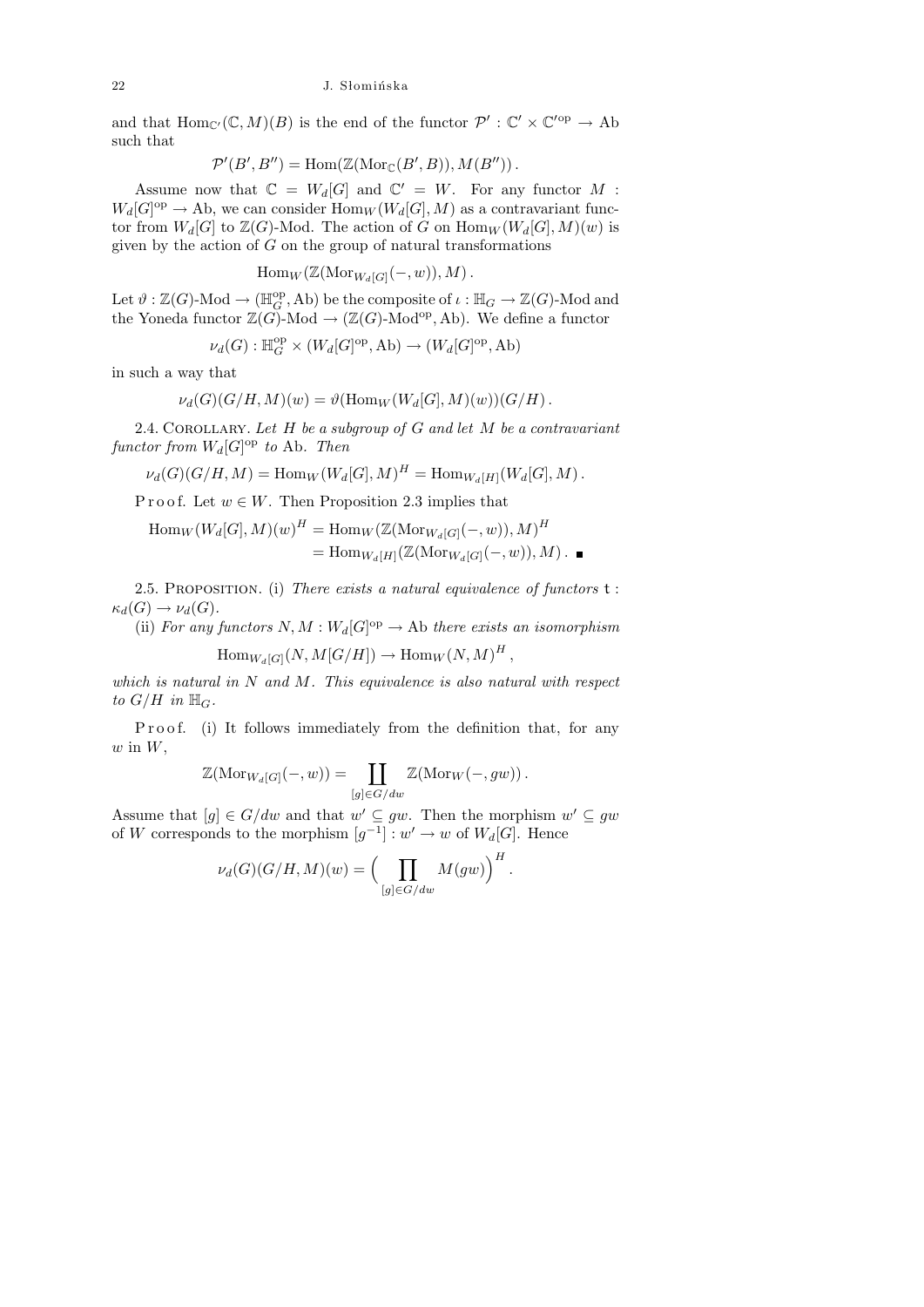The group G acts on  $\prod_{[g] \in G/dw} M(gw)$  in such a way that, for any  $g' \in G$ , we have

$$
g'\bigg(\prod_{[g]\in G/ dw} m(gw)\bigg) = \prod_{[g]\in G/ dw} M([(g')^{-1}])m((g')^{-1}gw),
$$

where, for every  $g \in G$ ,  $[g'^{-1}] : gw \to (g')^{-1}gw$ .

Let  $\xi \otimes m$  be an element of  $\kappa_d(G)(G/H, M)(w)$  such that  $\xi : \mathbb{Z}(G/H \times$  $G/dw$   $\rightarrow \mathbb{Z}$  is a  $\mathbb{Z}(G)$ -module homomorphism and m belongs to  $M(w)$ . We define

$$
\mathsf t (G/H, M)(w)(\xi \otimes m) = \prod_{[g] \in G/ dw} \xi(H, gdw) M([g^{-1}]) m\,,
$$

where  $[g^{-1}] : gw \rightarrow w$ . It is easy to check that this definition is correct and that t is a natural equivalence of functors. For example, let  $\mathfrak{n} : \mathbb{Z}(G/H_1) \to \mathbb{Z}(G/H)$  be the  $\mathbb{Z}(G)$ -module homomorphism such that  $\mathfrak{n}(H_1) = \sum_{[g'] \in G/H} n([g'])g'H.$  Then

$$
\xi(\mathfrak{n}\otimes\mathrm{id})(H_1,gdw)=\sum_{[g']\in G/H}n([g'])\xi(g'H,gdw)
$$

and  $\nu_d(G)(\mathfrak{n}, \mathrm{id}_M)(w)$  is equal to the operation by  $\sum_{[g'] \in G/H} n([g']) (g')$ . Thus

$$
(\mathsf{t}(G/H_1, M)\kappa_d(\mathfrak{n}, \mathrm{id}_M))(w)(\xi \otimes m) = \mathsf{t}(G/H_1, M)(w)(\xi(\mathfrak{n} \otimes \mathrm{id}) \otimes m)
$$
  
\n
$$
= \prod_{[g] \in G/dw} \sum_{[g'] \in G/H} n([g'])\xi(g'H, gdw)M([g^{-1}])m
$$
  
\n
$$
= \prod_{[g] \in G/dw} \sum_{[g'] \in G/H} n([g'])\xi(H, (g')^{-1}gdw)M([g^{-1}])m
$$
  
\n
$$
= \sum_{[g'] \in G/H} n([g']) \prod_{[g] \in G/dw} M([(g')^{-1}]\xi(H, (g')^{-1}gH)M([g^{-1}g'])m
$$
  
\n
$$
= \nu_d(G)(\mathfrak{n}, \mathrm{id}_M)(w) \prod_{[g] \in G/dw} \xi(H, gdw)M([g^{-1}])m
$$
  
\n
$$
= \nu_d(G)(\mathfrak{n}, \mathrm{id}_M)\mathsf{t}(G/H, M))(w)(\xi \otimes m).
$$

This proves that  $\mathsf{t}(G/H, M)$  is a natural transformation with respect to  $G/H$  in  $\mathbb{H}_G$ .

(ii) follows from (i), 2.3 and 2.4.  $\blacksquare$ 

Assume now that  $C = C_*$  is a chain complex of contravariant functors from  $W_d[G]$  to Ab. For any functor  $M : W_d[G]^{op} \to Ab$ , we denote by  $H^n(C, M)$  the nth cohomology group of the cochain complex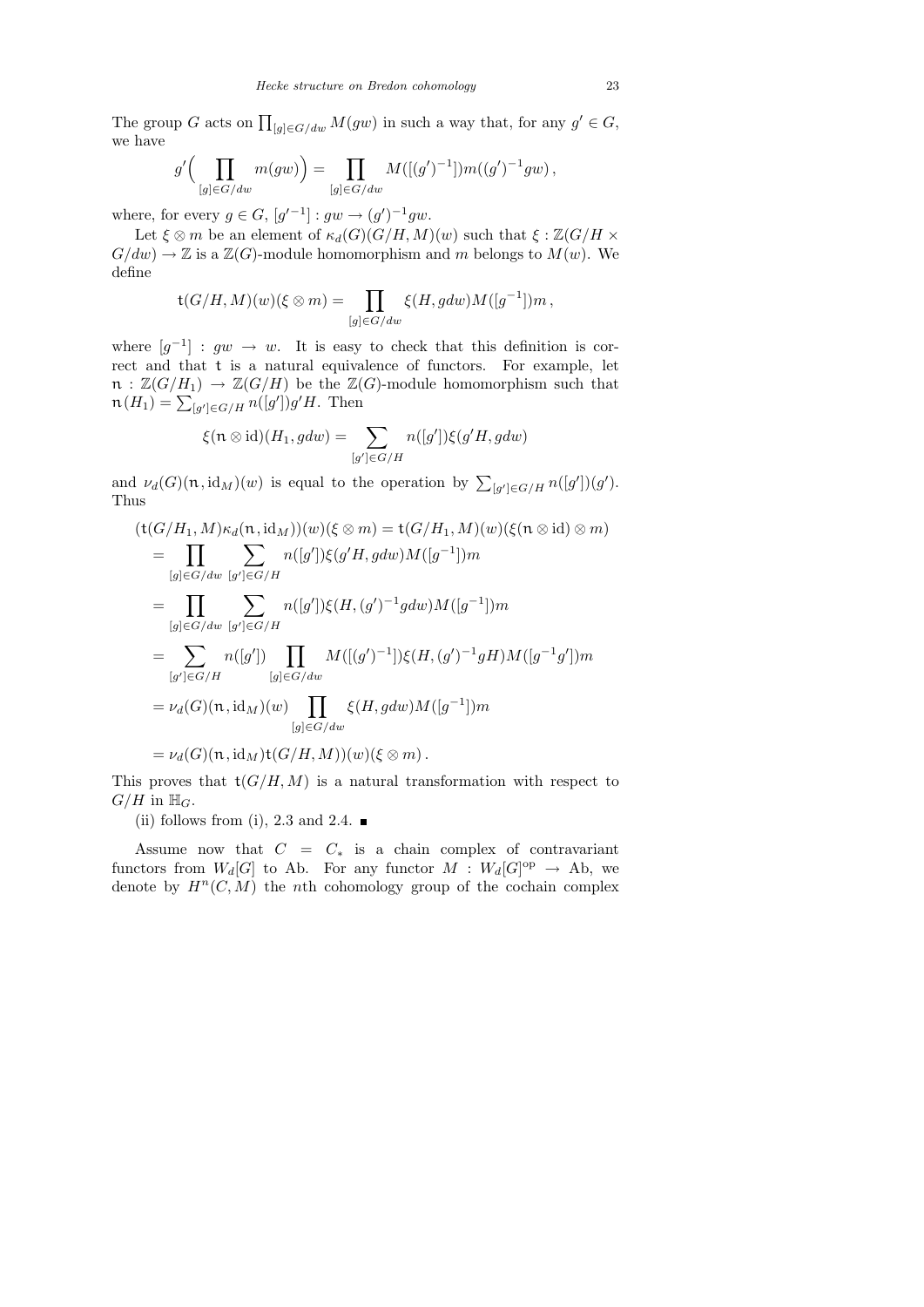$\text{Hom}_{W_d[G]}(C_*, M)$ . As an immediate consequence of 2.5(ii), we obtain the following result, which will be used in the proof of Proposition 1.6.

2.6. COROLLARY. There exists an isomorphism of contravariant functors from  $\mathbb{H}_G$  to  $\text{Ab}^*$ 

$$
H^*(C, M[-]) \to \mathsf{h}(\mathrm{Hom}_W(C_*, M), -),
$$

which is natural in M and C.  $\blacksquare$ 

We shall now give another description of the cochain complex of Bredon cohomology. In the case of cohomology with a generic coefficient system this was done by Bredon in  $[2]$ , Ch. I.9. Let K be a G-CW-complex. Then  $c_*(K)$  denotes the chain complex of functors from  $O_G^{\rm op}$  to Ab such that, for any subgroup H of G,  $c_*(K)(G/H)$  is equal to the ordinary cellular chain complex of  $K^H$  with Z as coefficients. If n is a natural number, then

$$
c_n(K) = \mathbb{Z}(\mathrm{Map}_G(-, S_n K)) = \coprod_{[s] \in (S_n K)/G} \mathbb{Z}(\mathrm{Mor}_{O_G}(-, G/G_s)),
$$

where  $S_n K$  is the G-set of n-cells of K and  $\text{Map}_G(-, -)$  denotes the set of  $G$ -maps. For any generic coefficient system  $M$  there is an isomorphism of cochain complexes

$$
C^*(K,M)^G = \operatorname{Hom}_{O_G}(c_*(K),M).
$$

Let  $\lambda'$  denote the inclusion  $O_{G,(e)} \to O_G$ . One can easily check that

$$
c_n(K)\lambda' = \coprod_{s \in S_nK} \mathbb{Z}(\mathrm{Mor}_{O_{G,(e)}}(-,G/G_s)) = \coprod_{s \in S_nK} \mathbb{Z}(\mathrm{Mor}_{\mathrm{Sub-}G}(-,G_s))
$$

and that, for any generic coefficient system  $M$ , there is a  $\mathbb{Z}(G)$ -module cochain complex isomorphism

$$
C^*(K, M) = \text{Hom}_{O_{G, (e)}}(c_*(K), M) .
$$

It follows from 2.3 that, for any subgroup  $H$  of  $G$ ,

$$
C^*(K, M)^H = \text{Hom}_{O_{G,H}}(c_*(K), M).
$$

We shall denote by  $\bar{c}_*(K)$  the chain complex of functors from  $\mathcal{K}_G$  to Ab such that, for any finite subcomplex  $K'$  of  $K$ ,  $\overline{c}_*(K)(K')$  is the ordinary cellular chain complex  $C_*(K',\mathbb{Z})$ . If f is a morphism of  $\mathcal{K}_G$  then  $\overline{c}_*(K)(f) =$  $C_*(f,\mathbb{Z})$ . The restriction of  $\overline{c}_*(K)$  to the category  $\mathcal{K}(G)$  will be denoted by the same symbol. If s is a cell of K then  $\overline{c}_*(K)(s) = C_*(K(s), \mathbb{Z})$ . Let  $\lambda : \mathcal{K}(e) \to \mathcal{K}(G)$  denote the natural inclusion. It is easy to see that

$$
\overline{c}_n(K)\lambda = \coprod_{s \in S_nK} \mathbb{Z}(\mathrm{Mor}_{\mathcal{K}(e)}(s,-))
$$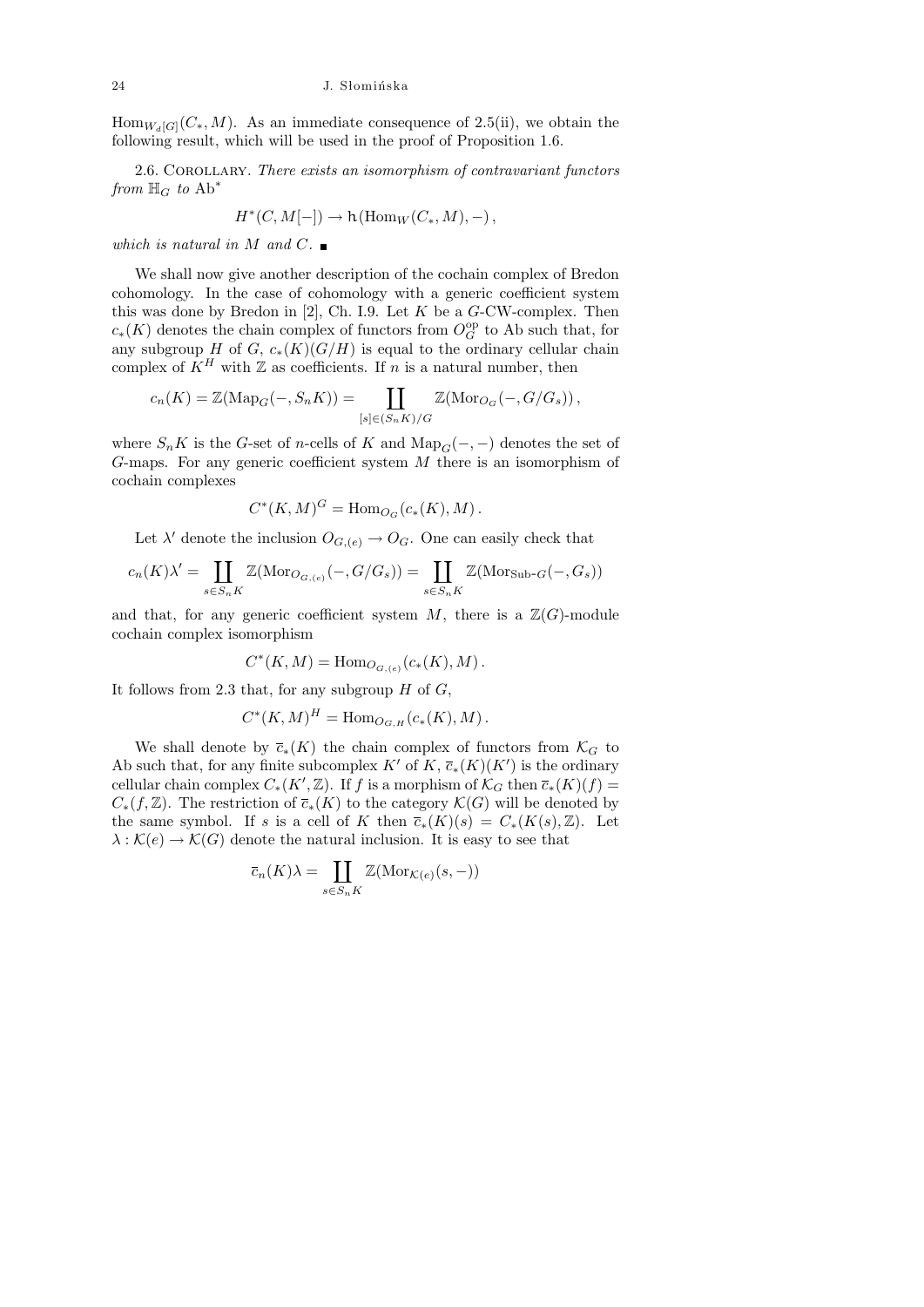and that, for any local coefficient system  $L$ , there is an isomorphism of  $\mathbb{Z}(G)$ -module cochain complexes

$$
C^*(K,L) = \text{Hom}_{\mathcal{K}(e)}(\overline{c}_*(K),L).
$$

Thus, for any subgroup H of G and any local coefficient system  $L : \mathcal{K}(G) \to$ Ab, there is an isomorphism of cochain complexes

 $C^*(K, L)^H = \text{Hom}_{\mathcal{K}(H)}(\overline{c}_*(K), L).$ 

Proof of Proposition 1.6. This is an immediate consequence of 2.6 in the case where  $W_d[G]^\text{op} = \mathcal{K}(G)$ ,  $M = L$  and  $C_* = \overline{c}_*(K)$ .

As an immediate consequence of 2.5, we obtain the following result.

2.7. COROLLARY. Assume that  $H$  is a subgroup of  $G$ .

(i) Let  $M$  be a  $G$ -generic coefficient system. Then there is an isomorphism  $M[G/H] \to \text{Hom}_{O_{G,H}}(O_G, M)$ .

(ii) Let  $K$  be a G-CW-complex and let  $L$  be a local coefficient system on K. Then there is an isomorphism  $L[G/H] \to \text{Hom}_{\mathcal{K}(H)}(\mathcal{K}(G), L)$ .

Corollary 1.13 yields the next result.

2.8. COROLLARY. Let  $K$  be a G-CW-complex and let  $H$  be a subgroup of G. Then there exists a natural equivalence of chain complexes of Gcoefficient systems

$$
\upsilon_*(G/H):O_G\otimes_{O_{G,H}}c_*(K)\to c_*(K[G/H]).
$$

P r o o f. This follows from the fact that, for any G-generic coefficient system  $M$ , there is an isomorphism

$$
\mathrm{Hom}_{O_G}(c_*(K[G/H]), M) \to \mathrm{Hom}_{O_{G,H}}(c_*(K), M).
$$

Consider the H-CW-map  $u = u(G/H, K) : K \to K[G/H]$  described before Proposition 1.9. It follows from the proof of 1.9 that this map induces an isomorphism of cochain complexes

$$
w^* = w^*(G/H, M) : C^*(K[G/H], M)^G \to C^*(K, M)^H.
$$

For every subgroup J of G, the map u induces a map  $u^J: K^J \to K[G/H]^J$ . Thus u induces an  $O_{G,H}$ -map from  $c_*(K)$  to  $c_*(K[G/H])$  and  $v_*(G/H)$  is the adjoint of this map.  $\blacksquare$ 

The following fact will be used in the proof of 1.16. We shall use the notation of 1.14 and 1.15. For any two subgroups  $H, H'$  of  $G$ , we shall denote by  $p(H, H')$  the G-map  $G/(H \cap H') \to G/H'$  induced by the inclusion  $H \cap H' \subseteq H'.$ 

2.9. PROPOSITION. Let  $K$  be a G-CW-complex and let  $M$  be a generic coefficient system for G. Assume that H is a subgroup of G and that, for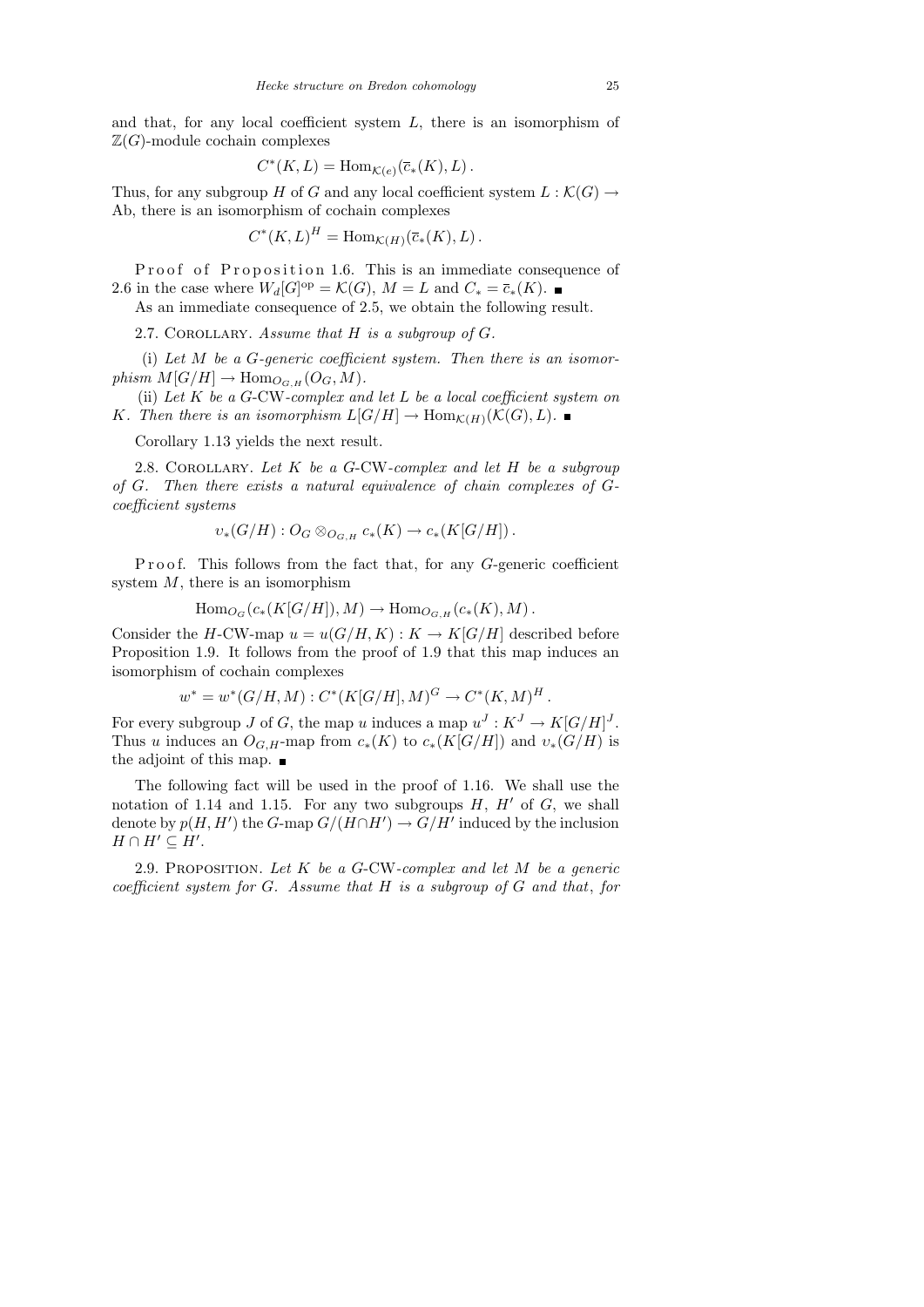every k in K, the map  $M(p(H, G_k)) : M(G/G_k) \to M(G/(H \cap G_k))$  is an isomorphism. Then the map

 $\phi^*(K, M)(G/H)z^*(K, M)(G/H) : H^*_G(K[G/H], M) \to H^*_G(G/H \times K, M)$ is an isomorphism.

Proof. The G-set  $S(G/H \times K)$  of all cells of  $G/H \times K$  is equal to the G-set  $G/H \times S(K)$ . If s is a cell of K and g is an element of G then

$$
M\theta_G(K)p_{G/H}(gH, s) = M(G/G_s),
$$

 $M\theta_G(G/H \times K)(gH, s) = M(G/(gHg^{-1} \cap G_s)) = M(G/g(H \cap G_{g^{-1}s})g^{-1}),$ and  $\varphi(M, p_{G/H})(gH, s)$  is the composition of three isomorphisms:  $M(G/G_s) \to M(G/g^{-1}G_sg) \to M(G/(H \cap g^{-1}G_sg)) \to M(G/gHg^{-1} \cap G_s).$ Now, the result follows from 1.15(iii).  $\blacksquare$ 

Proof of Corollary 1.16. This result follows from 2.9 and from the facts that the functor M is isomorphic to  $H_G^0(-, M) = \mathcal{H}_G^0(G/G, M)$ and that the functor  $\mathcal{I}_G^0(G/G,M)$  is constant because  $(G/G)[G/H] = G/G$ whenever H is a subgroup of G.  $\blacksquare$ 

We shall now compare our constructions with the Illman transfer, which was defined in [7]. We shall denote by  $O_{G,H}(K)$  the full subcategory of  $O_{G,H}$ whose objects are of the form  $G/G_k$ , where  $k \in K$ . Let  $\lambda_H : O_{G,H}(K) \to O_G$ be the natural inclusion and let  $\omega_H : O_{G,H}(K) \to O_H$  be the functor such that  $\omega_H(G/H') = H/H \cap H'$ . Assume that M is a generic G-coefficient system,  $N$  is a generic  $H$ -coefficient system and that there exists a natural transformation of functors  $\Omega : N \omega_H \to M \lambda_H$ . Then there exists the Illman transfer

$$
\tau^*(K,\Omega): H^*_H(K,N) \to H^*_G(K,M).
$$

Immediately from the definition and from 1.6, it follows that  $\tau^*(K, \Omega)$  is the composition of the map determined by  $\Omega^* : C^*(K,N)^H \to C^*(K,M)^H$ , which is induced by  $\Omega$ , and  $i(H, G) : \mathcal{I}_G^*(K, M)(G/H) \to H_G^*(K, M)$ , which was described in 1.20.

2.10. EXAMPLE. Let  $M$  be a generic  $G$ -coefficient system and let  $H$ be a subgroup of  $G$ . Assume that  $M$  satisfies the assumptions of 2.9. Let  $I_H: O_H \to O_G$  be the natural functor such that, for every subgroup H' of H,  $I_H(H/H') = G/H'$ . Consider the map  $\Omega : MI_H \omega_H \to M \lambda_H$  such that, for every k in K,  $\Omega(G/G_k) = M(p(H, G_k))^{-1}$ . Then there exists the Illman transfer

$$
\tau^*(K,\Omega): H^*_H(K,MI_H)=H^*_G(G/H\times K,M)\to H^*_G(K,M)
$$

and the composition

$$
\tau^*\phi^*(K,M)(G/H): \mathcal{I}^*_G(K,M)(G/H)\to \mathcal{I}^*_G(K,M)(G/G)
$$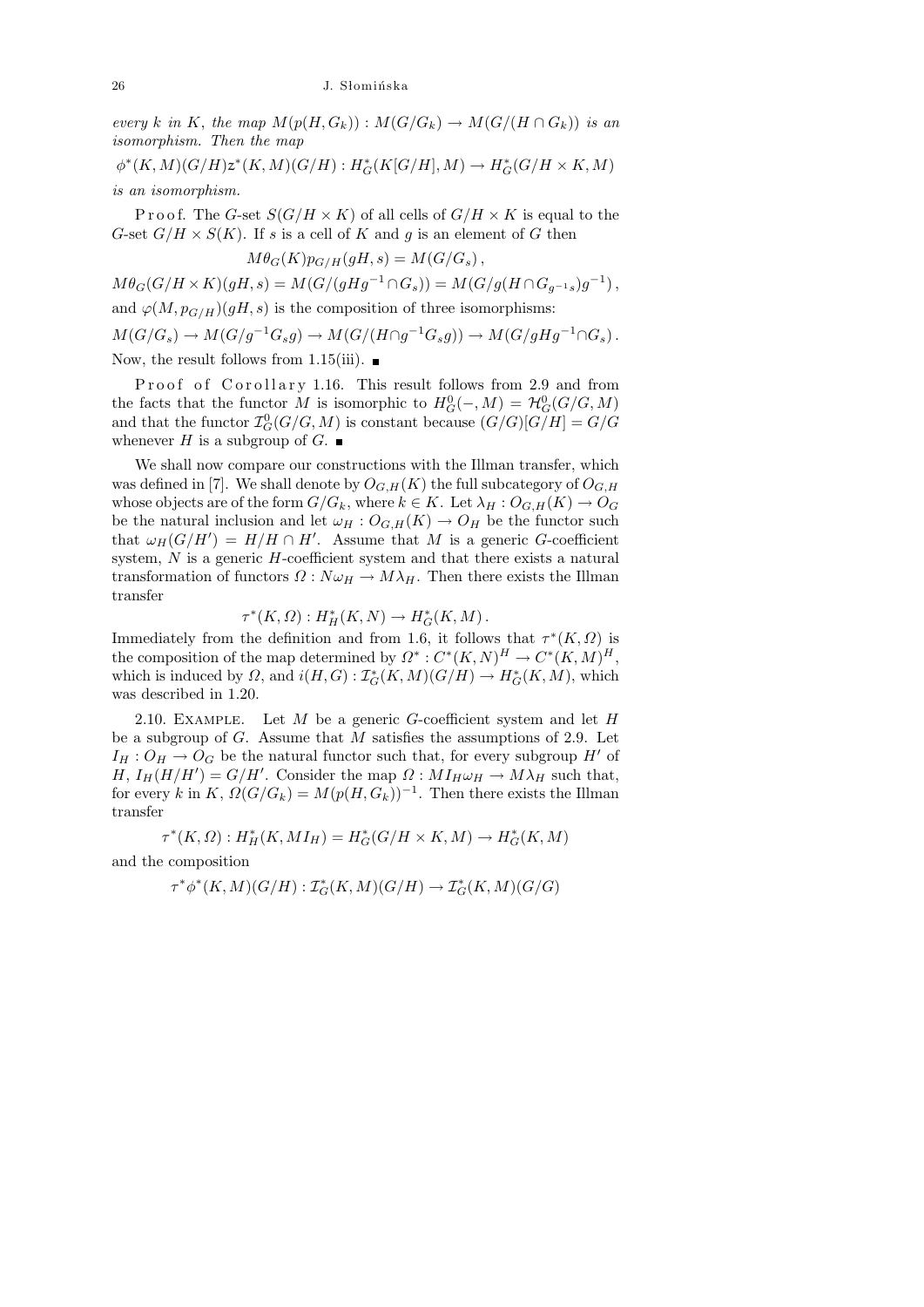is the map  $i(H, G)$  from 1.20.

A G-generic coefficient system  $M$  is naturally equivalent to the restriction of the functor  $H_G^0(-, M)$  to the category  $O_G$ . Hence Corollary 1.15 implies that the functor  $\gamma(i, id)$ , where  $\gamma$  is the functor described in 1.2, is naturally equivalent to a functor  $\gamma_0: O_G^{\rm op} \times (O_G^{\rm op}, \text{Ab}) \to (O_G^{\rm op}, \text{Ab})$ , defined in such a way that

$$
\gamma_0(G/H, M)(G/H_1) = \text{Hom}_{O_G}(\mathbb{Z}(\text{Map}_G(-, G/H_1[G/H])), M)
$$

whenever  $H$ ,  $H_1$  are subgroups of G and M is a G-generic coefficient system. Recall that

$$
G/H_1[G/H] = ((G/H \times G/H_1)/G) \times G/H_1.
$$

The "classical" uniqueness theorem  $(2, W. 4, 5)$  implies that there exists an isomorphism of cohomology theories

$$
\operatorname{r}^*(-,M)(G/H): H^*_G(-, \gamma_0(G/H, M)) \to H^*_G(-[G/H], M)
$$

which is natural with respect to M in  $(O_G^{\text{op}}, \text{Ab})$  and  $G/H$  in  $O_G$ .

Let  $\Gamma_0: O_G^{\rm op} \times (O_G^{\rm op}, \text{Ab}) \to (O_G^{\rm op}, \text{Ab})$  be the functor such that, for any subgroup H of G and for any G-generic coefficient system  $M$ ,  $\Gamma_0(G/H, M)$ is the restriction of the functor  $H^0(G/H \times -, M)$  to  $O_G$ . Then

$$
\Gamma_0(G/H, M)(G/H_1) = \text{Hom}_{O_G}(\mathbb{Z}(\text{Map}_G(-, G/H \times G/H_1)), M)
$$

and there is an isomorphism of cohomology theories

$$
r_0^*(-, M)(G/H): H^*_G(-, \Gamma_0(G/H, M)) \to \mathcal{H}^*_G(-, M)(G/H)
$$

which is natural with respect to M in  $(O_G^{\text{op}}, \text{Ab})$  and  $G/H$  in  $O_G$ .

The G-map  $\phi(G/H, G/H_1)$  determines a natural transformation of functors  $\phi_0 : \gamma_0 \to \Gamma_0$ . As a consequence of 1.14 and 1.15 we obtain the following result.

2.11. COROLLARY. Let  $\phi_0^*: H^*_G(-, \gamma_0(-, -)) \to H^*_G(-, \Gamma_0(-, -))$  be the natural transformation which is induced by  $\phi_0$ . Then  $\phi^*(z^*)^{-1}r^* = r_0^*\phi_0^*$ where  $\phi^*$ ,  $z^*$  are the natural transformations described in 1.15.

P r o o f. This follows from the fact that, by  $[2]$ , Ch. IV.4, 5,

$$
\mathrm{r}^*_0(K,M)(G/H)\phi_0^*(K,M)(G/H)=H^*(\phi(G/H,K),M)\mathrm{r}^*(K,M)(G/H)
$$

whenever  $H$  is a subgroup of  $G, K$  is a  $G$ -CW-complex and  $M$  is a generic  $G$ -coefficient system.

We shall now prove Propositions 1.18 and 1.19. Let  $K$  be a  $G$ -CWcomplex. Then we have the Hecke functor chain complex  $\widetilde{c}_*(K) : \mathbb{H}_G^{\rm op} \to \text{Ab}_c$ <br>such that, for any subgroup H of C such that, for any subgroup  $H$  of  $G$ ,

$$
\widetilde{c}_*(K)(G/H) = \mathrm{Hom}_{\mathbb{Z}(G)}(\mathbb{Z}(G/H), C_*(K,\mathbb{Z})) = C_*(K,\mathbb{Z})^H.
$$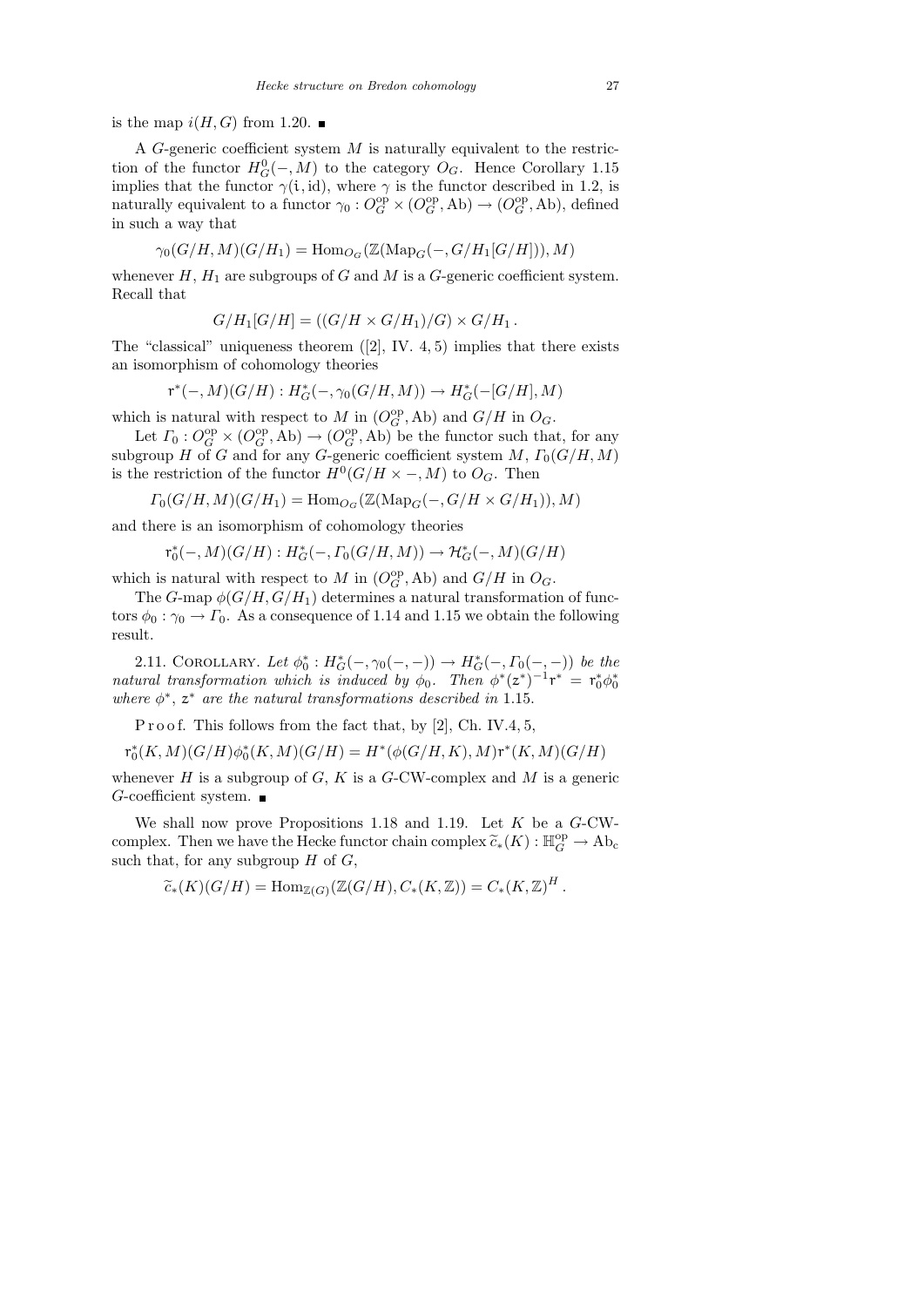From the fact that  $c_*(K)$  is a direct sum of representable  $O_G^{\rm op}$  functors and  $\widetilde{c}_*(K)$  is the direct sum of the analogous representable  $\mathbb{H}_G^{\text{op}}$  functors it follows<br>that  $\widetilde{c}_*(K)$  is the left Kan extension of  $c_K(K)$ . Assume that  $T$  is a Hocke that  $\tilde{c}_*(K)$  is the left Kan extension of  $c_*(K)$ . Assume that T is a Hecke functor. Then there is an isomorphism of cochain complexes

$$
\mathrm{Hom}_{O_G}(c_*(K), T\mathfrak{i}) \to \mathrm{Hom}_{\mathbb{H}_G}(\widetilde{c}_*(K), T),
$$

which is natural in  $K$  and  $T$ . This isomorphism follows from the formal properties of left Kan extensions. If X is a finite G-set, then

$$
H^*_{G}(X,T) = H^0_{G}(X,T) \cong \text{Hom}_{\mathbb{H}_G}(\text{Hom}_{\mathbb{Z}(G)}(\iota(-),\mathbb{Z}(X)),T).
$$

Proof of Proposition 1.18. Assume that  $T$  is a Hecke functor. Let T' be the contravariant functor from  $\mathbb{Z}(G)$ -Mod<sup>op</sup> to Ab such that

$$
T'(A) = \text{Hom}_{\mathbb{H}_G}(\text{Hom}_{\mathbb{Z}(G)}(\iota(-), A), T),
$$
  

$$
T'(f) = \text{Hom}_{\mathbb{H}_G}(\text{Hom}_{\mathbb{Z}(G)}(\iota(-), f), id_T),
$$

whenever A is a  $\mathbb{Z}(G)$ -module and f is a  $\mathbb{Z}(G)$ -module homomorphism. This means that  $T'$  is a right Kan extension of T along the functor  $\iota$ . It is obvious that  $T' \iota = T$ . We define  $\Gamma$  by

$$
\Gamma(G/H, T)(G/H_1) = T'(\mathbb{Z}(G/H) \otimes \mathbb{Z}(G/H_1)),
$$
  

$$
\Gamma(G/H, T)(f) = T'(\text{id} \otimes \mathbb{Z}(f)),
$$

whenever  $H$ ,  $H_1$  are subgroups of G and T is a Hecke functor. If  $f''$ :  $\mathbb{Z}(G/H) \to \mathbb{Z}(G/H'')$  is a  $\mathbb{Z}(G)$ -module homomorphism and if  $\varrho: T \to T_0$ is a natural transformation of Hecke functors, then

$$
\Gamma(f'',\varrho)(G/H_1)=\varrho'(f''\otimes\mathrm{id}).
$$

(One can simply observe that the category  $\mathbb{H}_G$  can be defined either in terms of just the orbits  $G/H$  or in terms of finite G-sets. The two definitions give the same category of additive functors into Ab. With the definition in terms of finite G-sets, one can define  $\Gamma(G/H, T)$  to be  $\Gamma(G/H \times (-))$ .)

It follows from the definition that there is an isomorphism

$$
H^*_G(G/H\times G/H_1,T)=H^0_G(G/H\times G/H_1,T)\cong H^*_G(G/H_1,\Gamma(G/H,T))\,,
$$

which is natural with respect to  $G/H$  and  $G/H_1$  in  $O_G$  and T in  $(\mathbb{H}_G^{\text{op}}, \text{Ab})$ . Thus there exists an isomorphism of cohomology theories

$$
\psi^*(G/H, T) : H^*_G(-, \Gamma(G/H, T)) \to H^*_G(G/H \times (-), T),
$$

which is natural with respect to  $G/H$  in  $O_G$  and T in  $(\mathbb{H}_G^{\text{op}}, \text{Ab})$ .

Proof of Proposition 1.19. Consider the functors  $D_1, D_2 : \mathbb{H}_G \times$  $O_G \to \mathbb{Z}(G)$ -Mod defined by

$$
D_1(G/H, G/H_1) = \mathbb{Z}(G/H) \otimes \mathbb{Z}(G/H_1) \cong \mathbb{Z}(G/H \times G/H_1),
$$
  
\n
$$
D_2(G/H, G/H_1) = ((\mathbb{Z}(G/H) \otimes \mathbb{Z}(G/H_1)) \otimes_{\mathbb{Z}(G)} \mathbb{Z}) \otimes \mathbb{Z}(G/H_1)
$$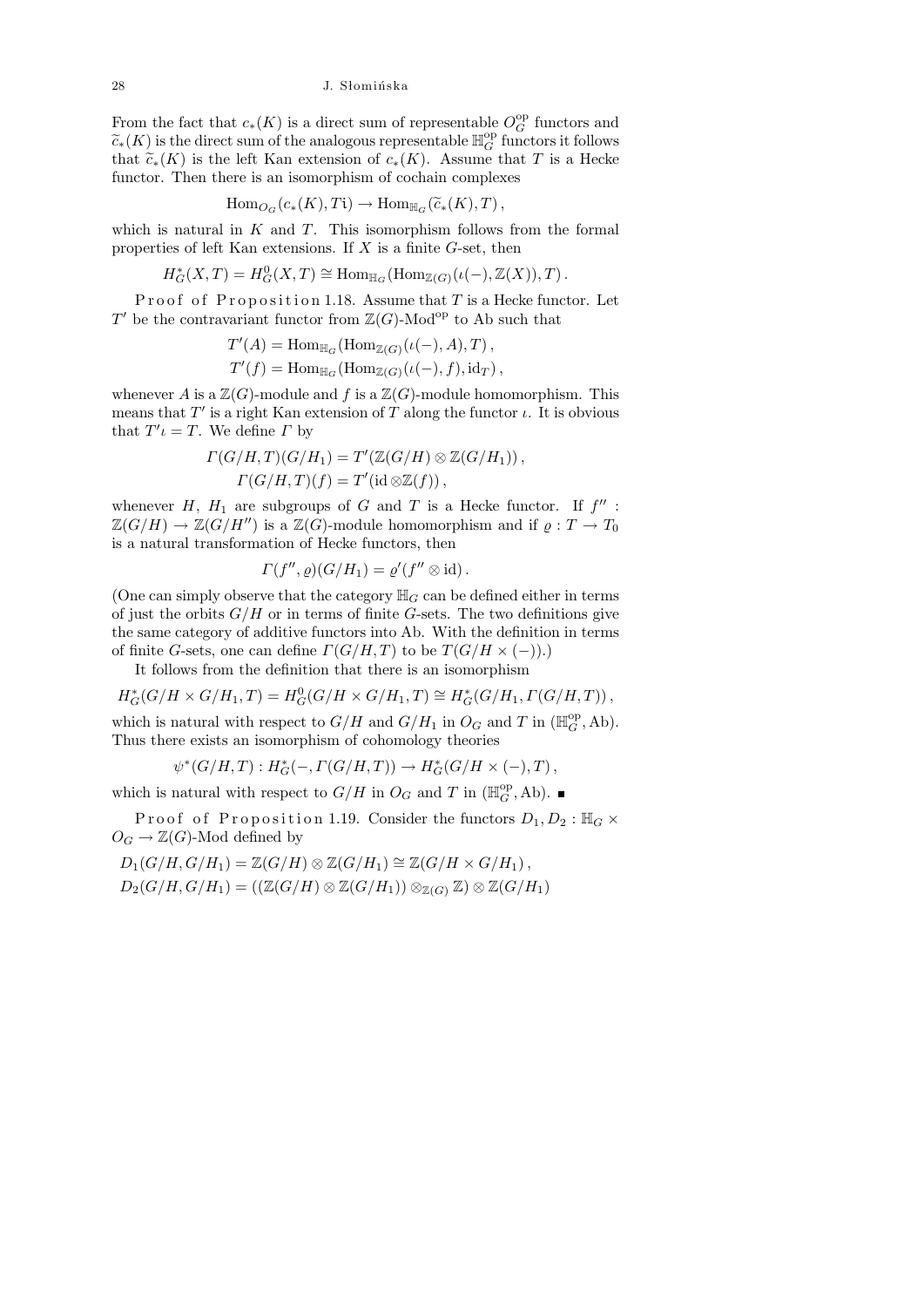$$
\cong \mathbb{Z}((G/H \times G/H_1)/G) \otimes \mathbb{Z}(G/H_1) \cong \mathbb{Z}(G/H_1[G/H]).
$$

If  $f'' : \mathbb{Z}(G/H) \to \mathbb{Z}(G/H'')$  is a  $\mathbb{Z}(G)$ -module homomorphism and  $f_0$ :  $G/H_1 \rightarrow G/H_2$  is a G-map, then  $D_1(f'', f_0) = f'' \otimes \mathbb{Z}(f_0)$  and  $D_2(f'', f_0) =$  $((f'' \otimes \mathbb{Z}(f_0)) \otimes id) \otimes \mathbb{Z}(f_0)$ . The  $\mathbb{Z}(G)$ -module homomorphisms

$$
\mathbb{Z}(\phi(G/H, G/H_1)) : \mathbb{Z}(G/H \times G/H_1) \to \mathbb{Z}(G/H_1[G/H])
$$

induce a natural transformation  $\zeta_0 : D_1 \to D_2$  of functors from  $\mathbb{H}_G \times O_G$  to  $\mathbb{Z}(G)$ -Mod. It follows from the definitions that there are isomorphisms

$$
\gamma'(G/H, T)(G/H_1) \cong \text{Hom}_{\mathbb{Z}(G)}(\mathbb{Z}(G/H \times G/H_1), \mathbb{Z}) \otimes T(G/H_1)
$$
  

$$
\cong \text{Hom}_{\mathbb{H}_G}(\text{Hom}_{\mathbb{Z}(G)}(\iota(-), D_2(G/H, G/H_1)), T)
$$

which are natural with respect to  $G/H$  in  $\mathbb{H}_G$ ,  $G/H_1$  in  $O_G$  and T in ( $\mathbb{H}_{G}^{\text{op}},$ Ab). Let ζ be the natural transformation from  $\gamma'$  to Γ induced by  $\zeta_0$ . Then  $\zeta$  determines a natural transformation  $\zeta^* : \mathcal{I}_G^* \to \Gamma^*$  such that  $\psi^*\zeta^* = \phi^*.$ 

Now, we shall prove Lemma 1.24. Let  $K$  be a  $G$ -CW-complex. Assume that  $F$  is a  $G$ -set of subgroups of  $G$  which contains the group  $G$  and all subgroups of the form  $G_k$  where  $k \in K$ . It is well known that, for any generic coefficient system  $M$  and for any Hecke functor  $T$ ,

$$
\text{Hom}_{O_G}(c_*(K), M) = \text{Hom}_{O(F)}(c_*(K), M),
$$
  
\n
$$
\text{Hom}_{\mathbb{H}_G}(\widetilde{c}_*(K), T) = \text{Hom}_{\mathbb{H}(F)}(\widetilde{c}_*(K), T),
$$

where  $\mathbb{H}(F)$  is the full subcategory of  $\mathbb{H}_G$  whose objects are all orbits  $G/H$ such that  $H \in F$ . The statement (i) of 1.24 is a well known consequence of the existence of the spectral sequence which is described in [2], Ch. I.10. The statement (ii) can be proved in a similar way.

Proof of Lemma 1.24(ii). For any natural number n, the functor  $\widetilde{c}_n(K, R) = \widetilde{c}_n(K) \otimes R$  is a projective object in the category ( $\mathbb{H}(F)$ , R-Mod), because it is a sum of representable functors tensored with  $R$ . Thus there exists a spectral sequence

$$
\operatorname{Ext}^p_{\mathbb{H}(F)}(\widetilde{h}_q(K,R),T)\Rightarrow H_G^{p+q}(K,T),
$$

where  $\mathrm{Ext}^p_{\mathbb{H}(F)}$  is the *n*th derived functor of the functor  $\mathrm{Hom}_{\mathbb{H}(F)}$  of natural transformations of functors from  $\mathbb{H}(F)^\text{op}$  to R-Mod and  $\widetilde{h}_q(K, R)$  is the qth homology functor of the chain complex  $\widetilde{c}_*(K, R)$ . For any subgroup H of G

$$
\widetilde{h}_q(K,R)(G/H) = H_q(\mathrm{Hom}_{\mathbb{Z}(G)}(\mathbb{Z}(G/H), C_*(K,R))) = H_q(C_*(K,R)^H).
$$

It follows from the assumptions that  $\widetilde{h}_q(K, R) = (0)$  for  $q > 0$  and

$$
\widetilde{h}_0(K,R) = \widetilde{h}_0(G/G,R) = \mathrm{Mor}_{\mathbb{H}(F)}(-,G/G) \otimes R
$$